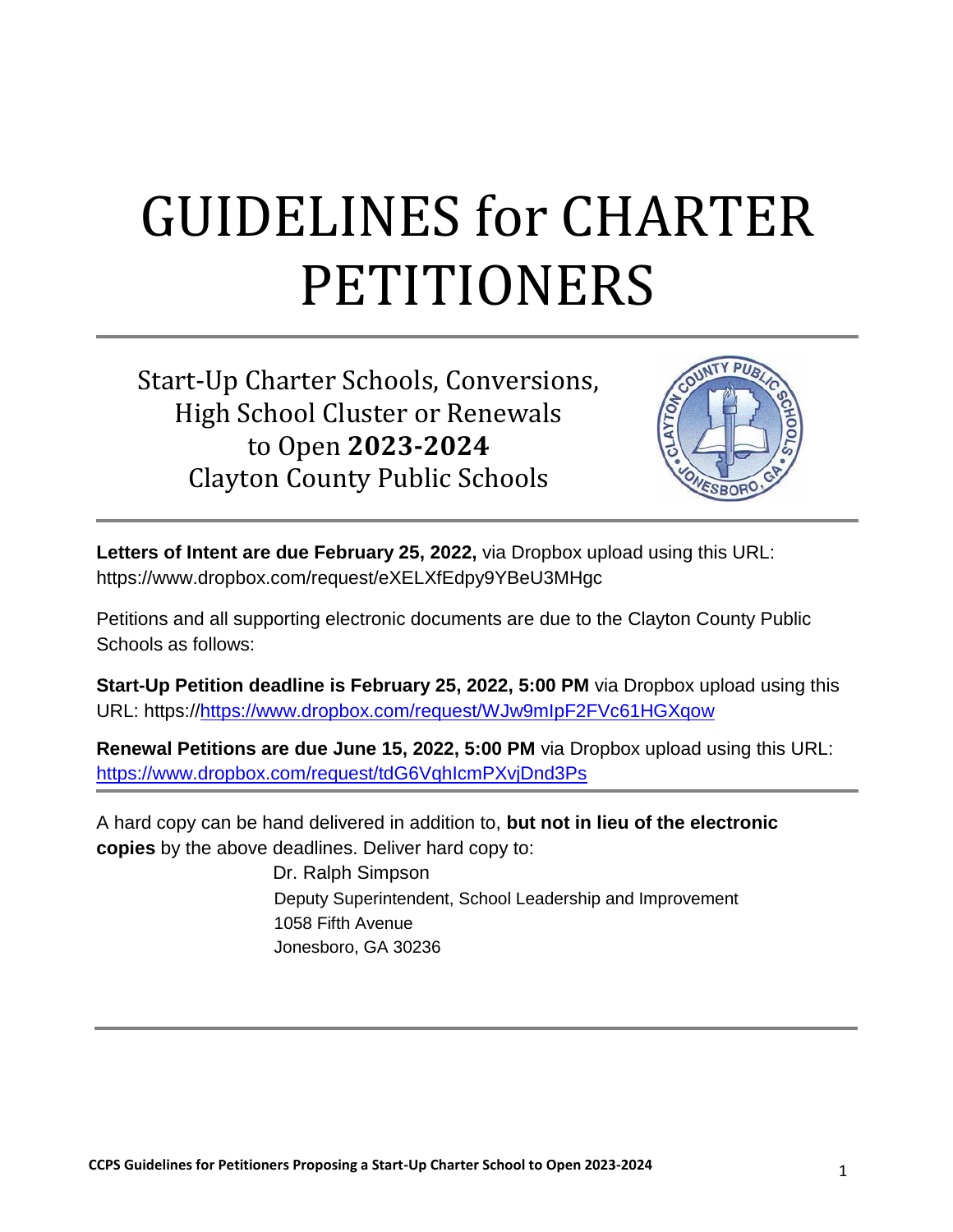### **Table of Contents**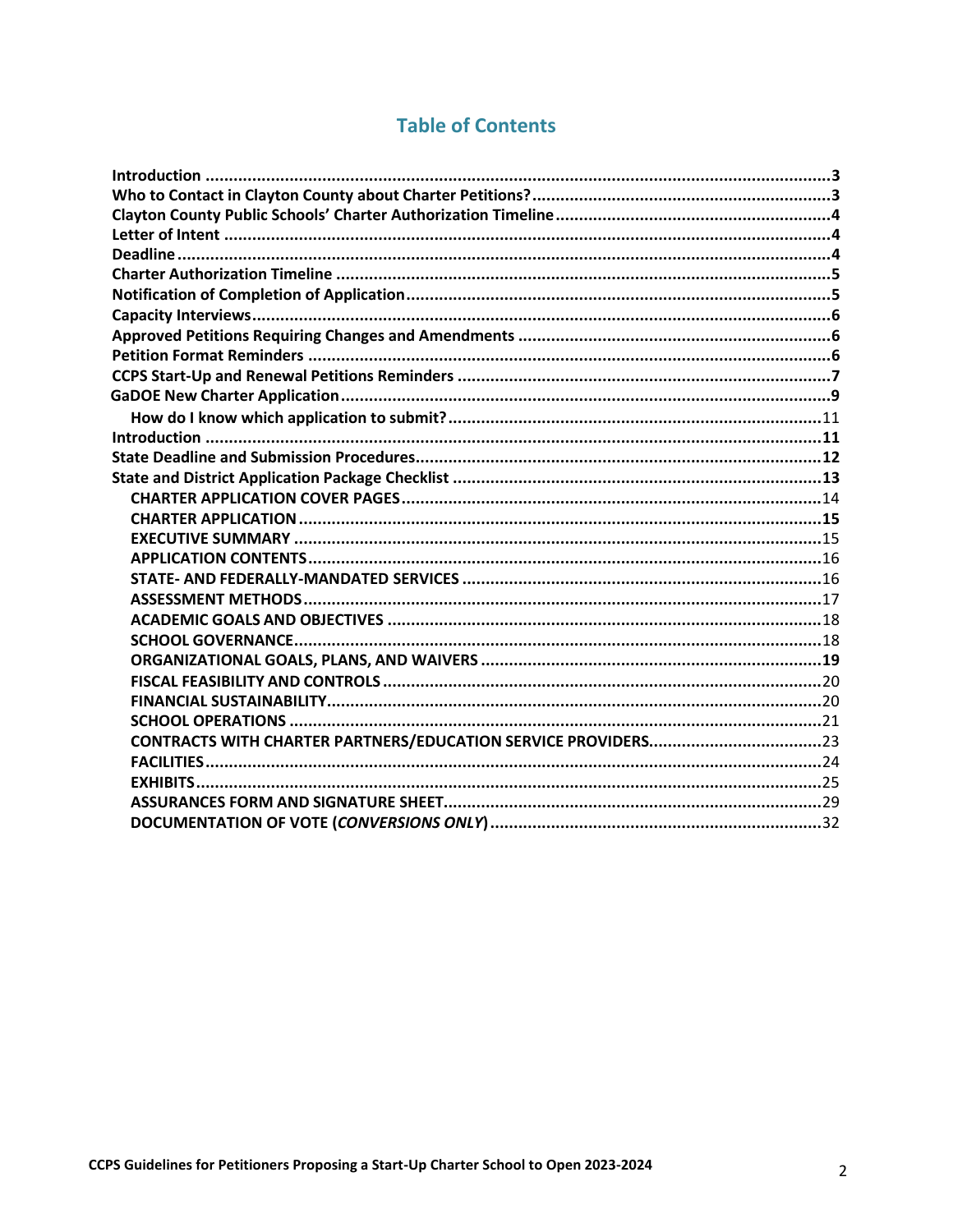#### <span id="page-2-0"></span>**Introduction**

This document serves as a guide to assist charter petitioners and applicants in communicating how they will create a comprehensive education program that supports the vision of Georgia's Charter School Act and Clayton County Public School's mission and goals. The document seeks to spell out clear guidelines and expectations for drafting and submitting charter proposals and applications. The guidelines and expectations were created to accompany the Clayton County Public School's Charter School Checklist and the Georgia Department of Education Charter School Petition Checklist. *An approved letter of intent must precede the petition for it to be considered by Clayton County Board of Education.*

Petitioners are advised to pay careful attention and follow all instructions in the application. When providing details, descriptions, or specific procedures and/or processes, be sure to provide information that ensures the response is properly addressed. **The applicant's responses need to have sufficient detail so that the reviewers can reasonably ascertain that the applicants have an in-depth knowledge of what will actually be expected from the school should the application be approved and a charter granted.**

Finally, the charter writing and review process is rigorous and should not be treated lightly. Each application/petition is reviewed and evaluated based on several factors including program innovation, a demonstrably effective curriculum and academic plan, solid financial planning, depth and breadth of community support, carefully designed accountability measures, evidence of strong academic leadership, and an effective governing board with meaningful by-laws. *If a proposed school or school location is determined not to be in the public interest, the Clayton County Board of Education has the authority to deny the petition.*

*Information in this document is subject to change to reflect state and local revisions in the laws, rules, and other statutes.*

#### **Who to Contact in Clayton County with Questions about Charter Petition Process**

All questions regarding the charter petition and review process should be directed to: Jacquelyn Johnson, Director of Research Evaluation Assessment and Accountability Phone: 70-515-7601 Ext. 312150, Mobile: 470-277-1674 Email: [ccps\\_charters@clayton.k12.ga.us](mailto:ccps_charters@clayton.k12.ga.us)

<span id="page-2-1"></span>Ralph Simpson, Ed. D., Deputy Superintendent of School Leadership and Improvement Phone: (770) 473-2700 E-mail: [Ralph.Simpson@clayton.k12.ga.us](mailto:Ralph.Simpson@clayton.k12.ga.us)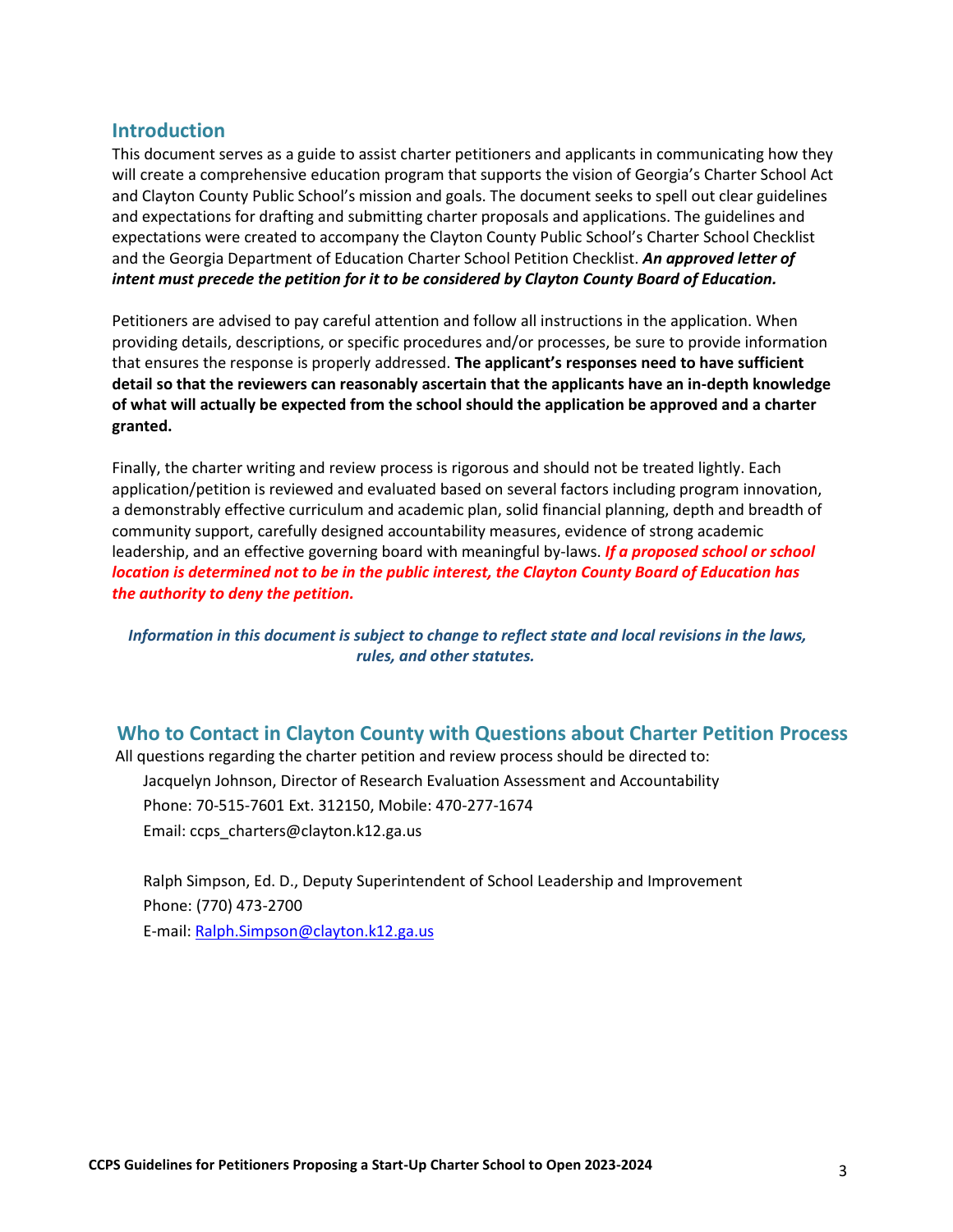### **Clayton County Public Schools' Charter Authorization Timeline**

#### <span id="page-3-0"></span>**Letter of Intent**

Each start-up charter and career academies petitioner must submit a letter of intent to Clayton County Public Schools (CCPS) by **February 25, 2022, via Dropbox** using this URL: <https://www.dropbox.com/request/WJw9mIpF2FVc61HGXqow>

The letter must be addressed to CCPS School Leadership and Improvement and to the State Board of Education (SBOE). Furthermore, the letter must be received by the SBOE Charter Office by **the same deadline.**

<span id="page-3-1"></span>Each conversion petitioner must submit a letter of intent to Clayton County Public Schools (CCPS) by **May 1**. The letter must be addressed to CCPS Charter Office and the State Board of Education (SBOE). *Even though renewal petitioners do not have to submit a letter of intent, it is expected that the school governance board submit a letter by May 1 informing the CCPS Charter Liaison the school will not submit a petition requesting renewal of its charter.*

#### **Deadlines**

**Complete petitions for start-up charter schools and career academies proposing to open for 2023- 2024 must be received, no later than February 25, 2022, at 5:00 p.m.,** via Dropbox using this URL: [https://www.dropbox.com/request/WJw9mIpF2FVc61HGXqow, i](https://www.dropbox.com/request/Az3ZWKyCYXm5RnaJ3vha)n order to meet the 90 (ninety) calendar-day review and recommendation requirement.

**No exceptions will be made to this deadline. Mailed petitions will not be accepted**. Questions about the can be emailed to the Charter School Liaison at: **[ccps\\_charters@clayton.k12.ga.us.](mailto:ccps_charters@clayton.k12.ga.us)**

Complete petitions for **conversion, renewal, or high school cluster charter schools** proposing to open for **2023-2024** must be received by the Charter Liaison **no later than 5:00 PM on June 15, 2022, via Dropbox**  using this URL: [https://www.dropbox.com/request/tdG6VqhIcmPXvjDnd3Ps,](https://www.dropbox.com/request/tdG6VqhIcmPXvjDnd3Ps) in order to meet the 90 (ninety) calendar-day review and recommendation requirement. No exceptions will be made to this deadline. A hard copy, in addition to, but not in lieu of the electronic petition can also be hand- delivered and signed in at the CCPS Central Office at 1058 Fifth Avenue, Jonesboro, Georgia 30236. **Mailed petitions will not be accepted**.

All content and supporting documents that are requested by Clayton County Public Schools and the State Board of Education must be included within the application. Please refer to O.C.G.A. §20-2-2063 and State Board Rule 160- 4-9-04 and accompanying Guidance for Charter Schools for furtherinformation.

- **Petitioners will be required to follow CCPS directions regarding corrections, revisions, amendments, etc.**
- **Coordination of final documents and required electronic formats will be at the direction of CCPS.**

Start-up charter schools and career academies petitions will be presented to Clayton County Board of Education for approval or denial at the **June or July2022** Board meeting. Approved petitions will be forwarded to the State Board of Education (SBOE) no later than **June 30th**. Board denials will be communicated in writing to the SBOE and the petitioners within 60 (sixty) calendar days of Board action.

Conversion, renewal, or high school cluster charter petitions will be presented to Clayton County Board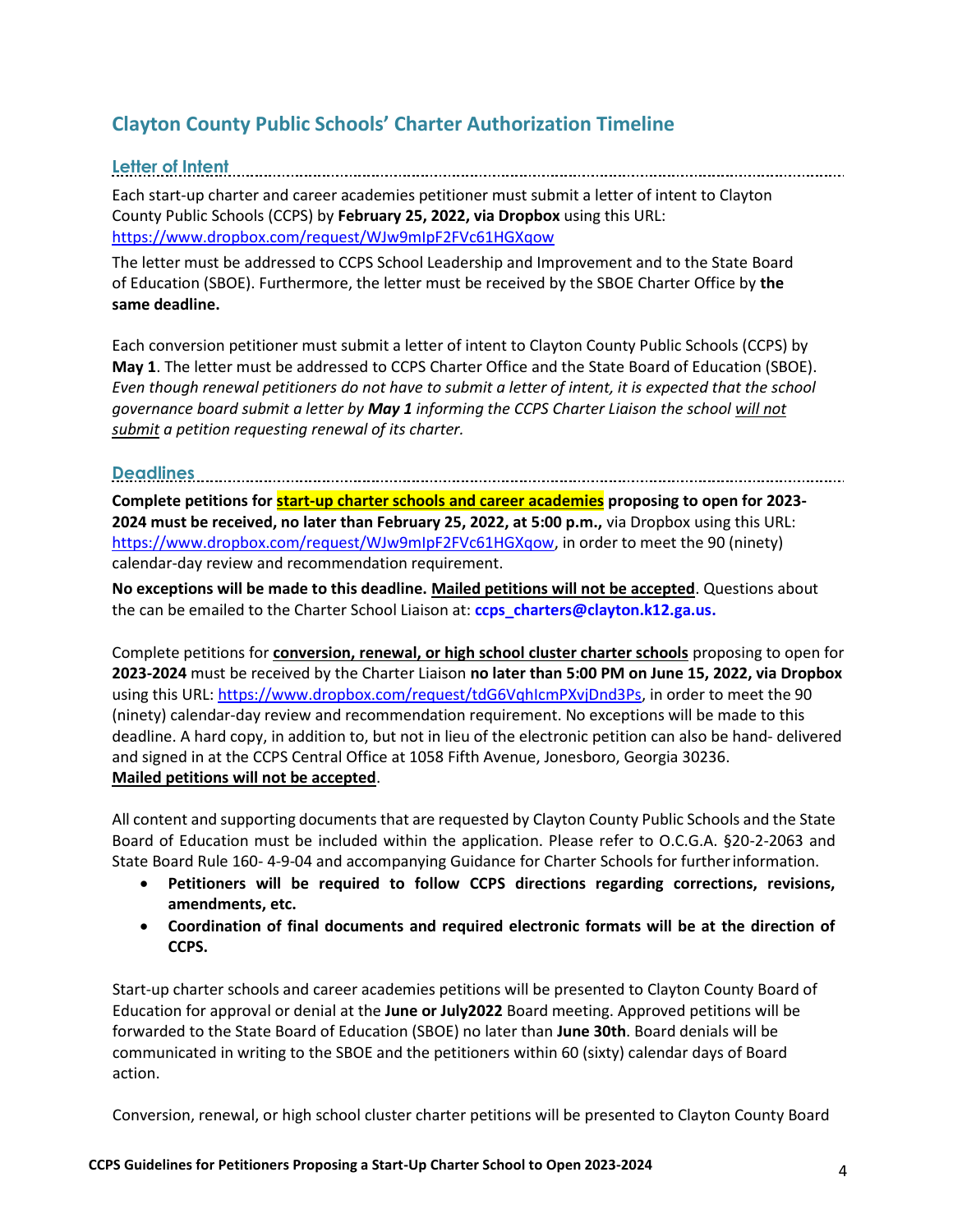of Education for approval at the **September 2022** Board meeting. Approved petitions will be forwarded to the State Board of Education (SBOE) no later than **September 30th**. Board denials will be communicated in writing to the SBOE and the petitioners (within 60 sixty) calendar days of Board action.

#### <span id="page-4-0"></span>**Charter Authorization Timeline**

Most successful planning teams have worked to develop their charter proposal for many months before submitting it for review. The process is rigorous and requires a strong commitment to developing a viable application. Listed below is the CCPS authorization timeline. Note that dates listed are subject to change.

| <b>Spring 2022 Charter School Start-Up Petition Timeline</b>                                                                                                                                                              |                                |
|---------------------------------------------------------------------------------------------------------------------------------------------------------------------------------------------------------------------------|--------------------------------|
| Letter of Intent Submission Due to Clayton County School District and GADOE by<br>12:00 PM, via Dropbox to URL:<br>https://www.dropbox.com/request/eXELXfEdpy9YBeU3MHgc                                                   | February 25, 2022              |
| New Petition Submission Due to School Leadership and Improvement Department<br>via DropBox to this URL:<br>https://www.dropbox.com/request/SOJ2CNGnHUL9wdti7Fgl                                                           | February 25, 2022              |
| CCPS Reviews for Completeness. Only petitions from Governing Boards that filed<br>a letter of intent with CCPS and who meet the February 25, 2022 deadline for<br>petition submissions will be reviewed for completeness. | February 28-March<br>11, 2022  |
| Notice of Completeness: Petitioner informed via email of the outcome of the review<br>for completeness.                                                                                                                   | March 18, 2022                 |
| Founding Board Capacity Interview(s): All Founding Board members are required<br>to attend. These will be done virtually during the 2021-2022 school year.                                                                | March 21-25, 2022              |
| Complete petitions will be evaluated by the review committee                                                                                                                                                              | March 7-25, 2022               |
| Initial Memo: School Leadership and Improvement Department issues the Initial<br>Memo via email. The Memo includes feedback and instructions on how to submit<br>the final revised petition.                              | March 31, 2022                 |
| Petitioner submits written itemized response to the Initial Memo and the revised<br>petition via DropBox by 12:00 PM                                                                                                      | April 15, 2022                 |
| CCPS Superintendent recommendation for approval or denial presented and voted<br>upon by Clayton County Board of Education (CCPS BOE).                                                                                    | June/July 2022                 |
| Letter(s) of Denial Sent to Petitioners (Electronic and U.S.P.S.)                                                                                                                                                         | <b>June 2022</b>               |
| Approved Petitions Submitted to Georgia Department of Education for Review and<br>Recommendation to State Board of Education (SBOE) Charter Committee                                                                     | June-July 2022                 |
| Clayton County School District Charter School Agreement Finalized                                                                                                                                                         | TBD based on State<br>Approval |
| State Board of Education Action<br>Note: Only petitions from Governing Boards that filed a letter of intent with CCPS by February 25, 2022 and                                                                            | TBD by SBOE                    |

who meet the February 25, 2022 deadline for petition submissions will be reviewed for completeness. No exceptions will be made. Be advised that this timeline is based upon the tentative 2022 meeting schedules of the CCPS BOE and SBOE and is subject to change.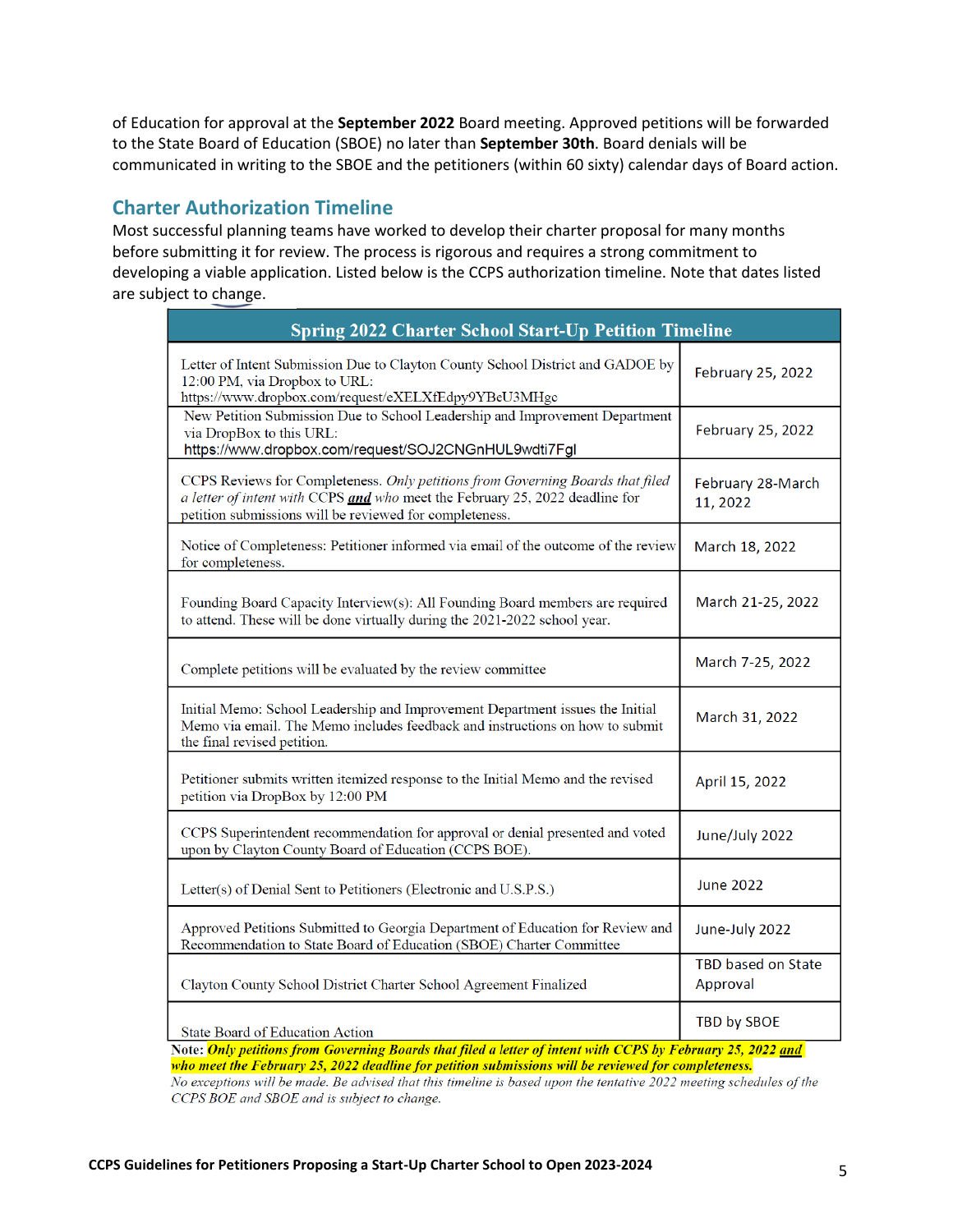### <span id="page-5-0"></span>Notification of Completion of Application

Failure to submit a timely and complete petition will serve as a reason to deny a petition. The policies and procedures written in a petition are final if a proposal is approved. Therefore, all petitions and plans submitted should be in final form.

All requested content and supporting documentation must be included and all formatting guidelines must be followed in order for an application to be considered complete. Incomplete petitions will not be considered for school year **2023-2024**. After an initial review by CCPS Charter Review Committee, the CCPS charter liaison will send a written notification documenting whether a petition is complete. Notification may be made via e-mail and/or US postal mail.

In some cases, a petitioner may be asked to make corrections, revisions, or amendments to a petition that the CCPS Charter Review Committee has agreed to move forward for final review. Any necessary changes requested must be submitted by the established deadline.

All petitions that the Clayton County Board of Education votes to deny may be revised and resubmitted during the next cycle of charter petition review for the following school year.

#### <span id="page-5-1"></span>Capacity Interviews

Petitioners may be asked to schedule a face-to-face interview with panel members comprised of the Charter Review Committee. The purpose of the interview is to discuss questions raised by the Charter Review Committee and to assess the petitioner's capacity to carry out the plan successfully presented in the application.

### <span id="page-5-2"></span>Approved Petitions Requiring Changes and Amendments

If the initial charter petition is approved by the Clayton County Board of Education and has been submitted to the Georgia Board of Education for approval or has been approved by the Georgia Board of Education, the petitioner may request changes/amendments to the initial petition. Visit [https://www.gadoe.org/External-Affairs-and-Policy/Charter-Schools/Pages/default.aspx](http://www.doek.k12.ga.us/) to get additional information about Charter School Amendments and Instructions.

Changes or amendments to a **revised approved petition** should be submitted, electronic and hard copies are required, to Clayton County Public Schools Charter Office and must comply with the following guidelines in order to be considered. Be sure to include each of the following as part of the amendment application.

- 1. Charter Amendment Cover Pages
- 2. A written summary of changes
- 3. Text of the proposed amended charter petition, indicating all additions and deletions made from the previously approved charter petition as follows:
	- a. Language to be deleted should have a double SINGLE line drawn through it.
	- b. Proposed new language should be in all CAPITAL LETTERS
	- c. Example:

Parents are not required to resubmit their A REVISED form. In that case, the recommendation made to the Governing Board will MAY be to deny the application. On the other hand, if parents do resubmit A REVISED FORM, they must submit the document by the  $5<sup>th</sup>$  day of each month.

4. A copy of the proposed amended charter on CD, in a portal document file (pdf)

### **Petition Format Reminders**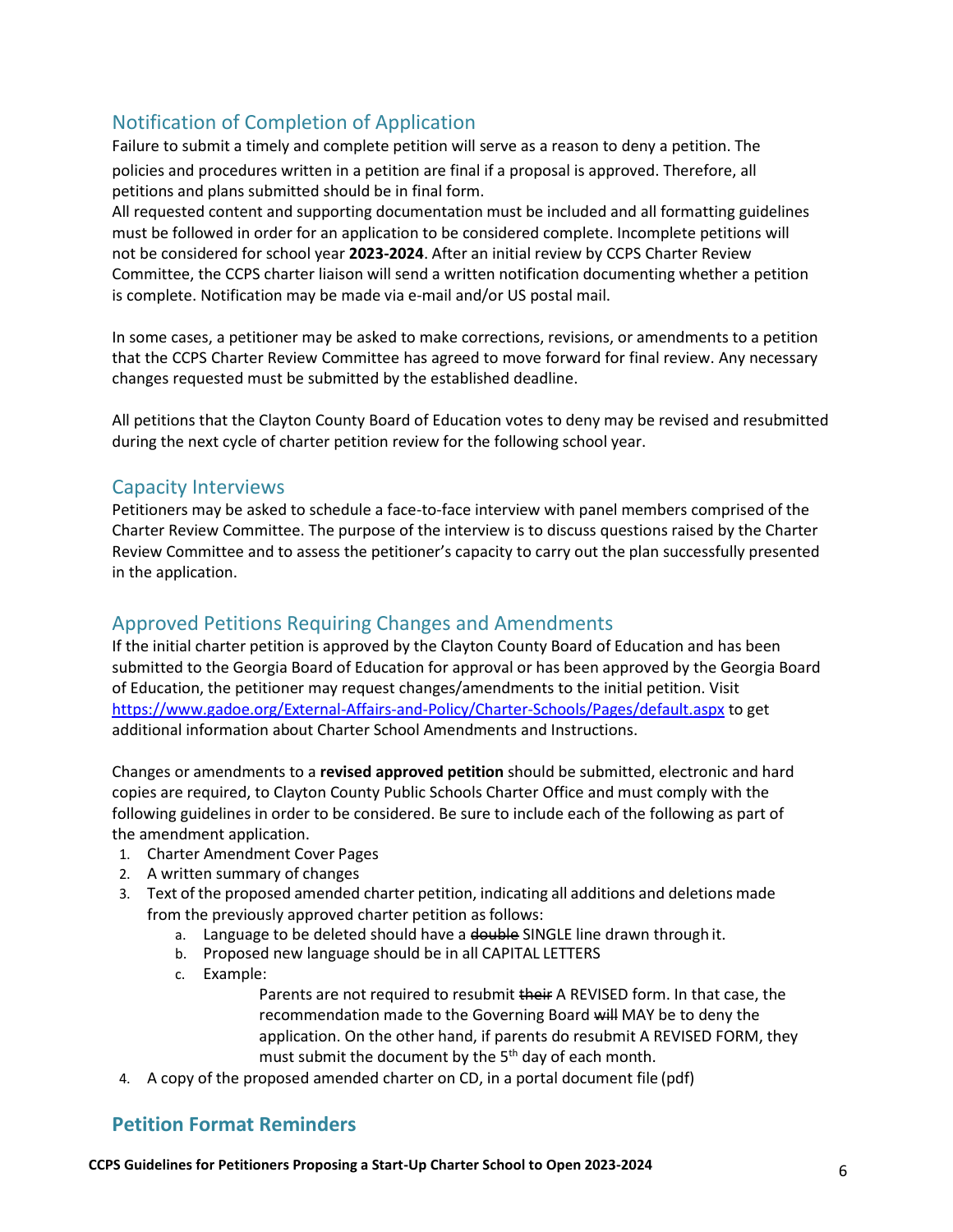The petition shall be in adherence to the requirements set forth in the most current **Clayton County Public Schools Petitioner Guideline handbook and the Georgia Department of Education Start-Up/Renewal School Petition Application.** Petitioners must meet the following requirements.

### <span id="page-6-0"></span>**CCPS Start-Up and Renewal Petitions Reminders**

All charter renewal petitions that are submitted by a charter petitioner to CCPS must meet all charter petition requirements and must comply with current State Charter Law, Rules, and Guidance. **Recommendations for approval to the Clayton County Public Schools Board of Education for charter schools will not exceed five (5) year terms.** Petitions must address each of the following requirements. **Applications will not be returned.** Faxed or e-mailed copies will not be accepted. Petitioners should keep a copy of their application for their records. Only applications that are complete and follow these guidelines will be considered for review.

- ❑ Each start-up charter and career academies petitioner must submit a **letter of intent** to Clayton County Public Schools (CCPS) by **February 25, 2022, via Dropbox using [this link](https://www.dropbox.com/request/WJw9mIpF2FVc61HGXqow)**. The letter must be addressed to CCPS School Leadership and Improvement and to the State Board of Education (SBOE). Furthermore, the letter must be received by the SBOE Charter Office by **the same deadline.**
- $\Box$  Include the DOE Start-Up Charter Petition Cover Pages and follow the DOE guidelines for charter petition
- $\Box$  Answer every question or indicate "not applicable (N/A) with a brief explanation if specific questions are not relevant to the proposed charter school
	- $\Box$  Number consecutively each page (including appendices)
	- $\Box$  Label or number all attachments
	- $\Box$  Tab and paginate all attachments/appendices
	- $\Box$  Include a table of contents with page numbers
	- ❑ Not exceed a maximum of 75 single-sided pages, not includingattachments/appendices
	- ❑ Have all attachments labeled
- ❑ Your Application Package must include a:
	- ❑ Microsoft Word or PDF version of your Application CoverSheet
	- $\Box$  Microsoft Word or PDF version of your Application and Exhibits
	- $\Box$  PDF Version of your application in the following order: Cover Sheet, Application, signed Assurances Form, and Exhibits
	- ❑ PDF version of your Governance Matrix
	- $\Box$  Excel version of your completed Budget Templates
	- $\Box$  Renewals only an Excel version of your completed Self-Assessment
- $\Box$  Petitions and all supporting documents are due electronically to the Clayton County Public Schools:
	- o **Start-Up Petition deadline is February 25, 2022, 5:00 PM** via Dropbox upload using this link**:** [Start Up Charter Petition Submission](https://www.dropbox.com/request/Az3ZWKyCYXm5RnaJ3vha) or https:/[/www.dropbox.com/request/Az3ZWKyCYXm5RnaJ3vha](http://www.dropbox.com/request/Az3ZWKyCYXm5RnaJ3vha)
	- o **Renewal Petitions are due June 15, 2022, 5:00 PM** via Dropbox upload using this link[:](https://www.dropbox.com/request/SOJ2CNGnHUL9wdti7Fgl) [Renewal Petition Submission](https://www.dropbox.com/request/SOJ2CNGnHUL9wdti7Fgl) **o[r](https://www.dropbox.com/request/SOJ2CNGnHUL9wdti7Fgl)** <https://www.dropbox.com/request/SOJ2CNGnHUL9wdti7Fgl>
	- o A hard copy can be hand delivered in addition to, **but not in lieu of the electronic copies**to: **Division of School Leadership and Improvement** Ralph Simpson 1058 Fifth Avenue Jonesboro, Georgia 30236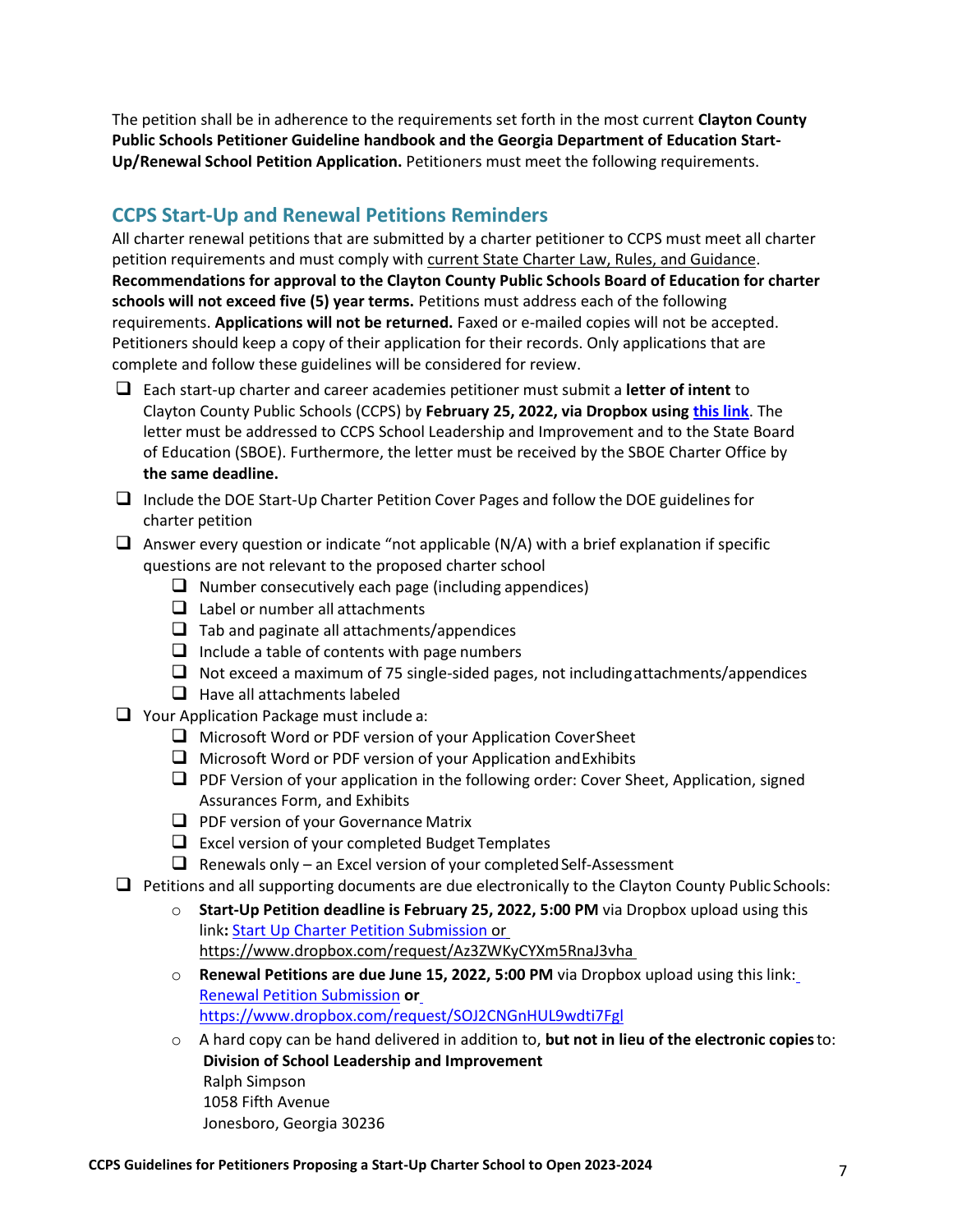THIS PAGE IS INTENTIONALLY BLANK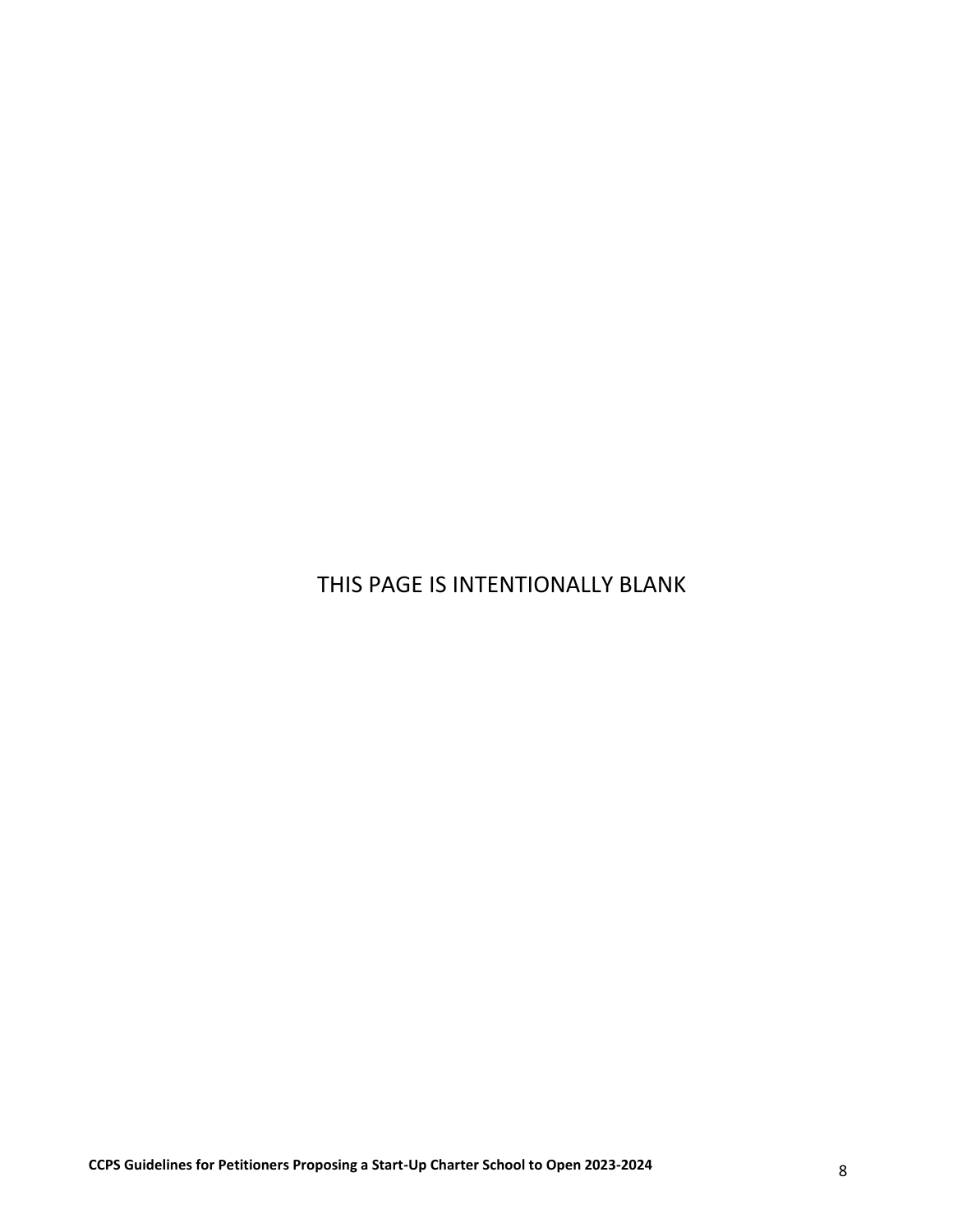

Richard Woods, Georgia's School Superintendent "Educating Georgia's Future

# **New Charter School Application**

# **For Schools Seeking Initial Approval from Both a Local Board of Education and the State Board of Education**

# *July 2016*

SCHOOL NAME

SCHOOL CONTACT ADDRESS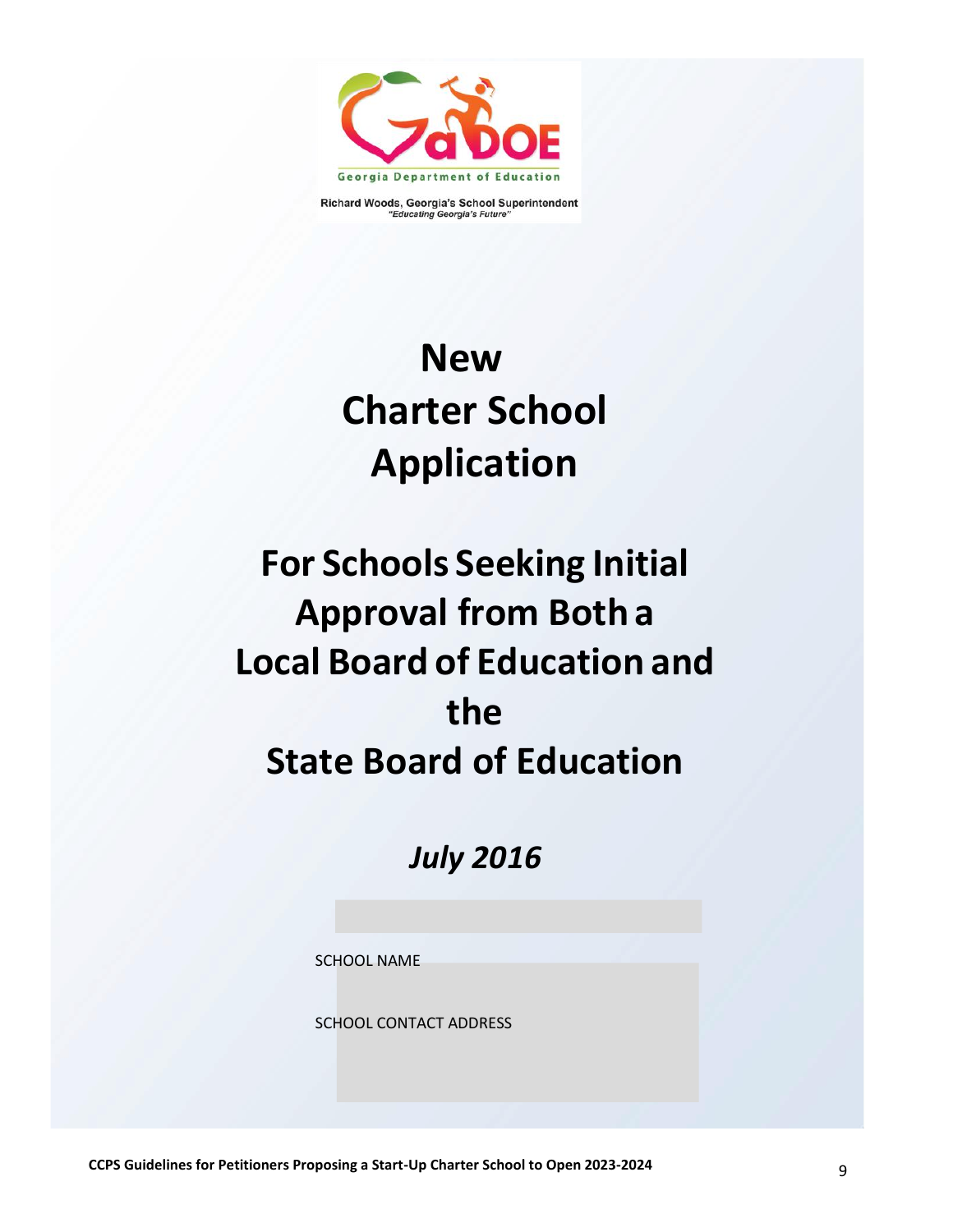# <span id="page-9-0"></span>**H O W DO I K NO W W H I CH AP P L I CA T I ON T O SU B MI T?**

This New Charter School Application form is for schools seeking *initial* approval from both a local Board of Education (BOE) and the State Board of Education (SBOE).



### <span id="page-9-1"></span>**Introduction**

A charter school application is a legal petition to a local Board (or Boards) of Education and the State Board of Education seeking approval of a charter school contract. Please note that if your new charter school is approved by both your local Board(s) of Education and the State Board of Education, it would be called a locally-approved charter school.

There are two types of locally-approved charter schools – start-up charter schools and conversion charter schools. This New Charter School Application is for both start-ups and conversions.

- A start-up charter school is a brand new school that did not exist before.
- A conversion charter school is an existing public school that becomes a charterschool.

The evaluation of your application will focus on whether implementing the proposals in your petition will lead to the academic, organizational, and financial performance you are promising in exchange for broad flexibility from Georgia's education rule and laws. The evaluation will also determine whether: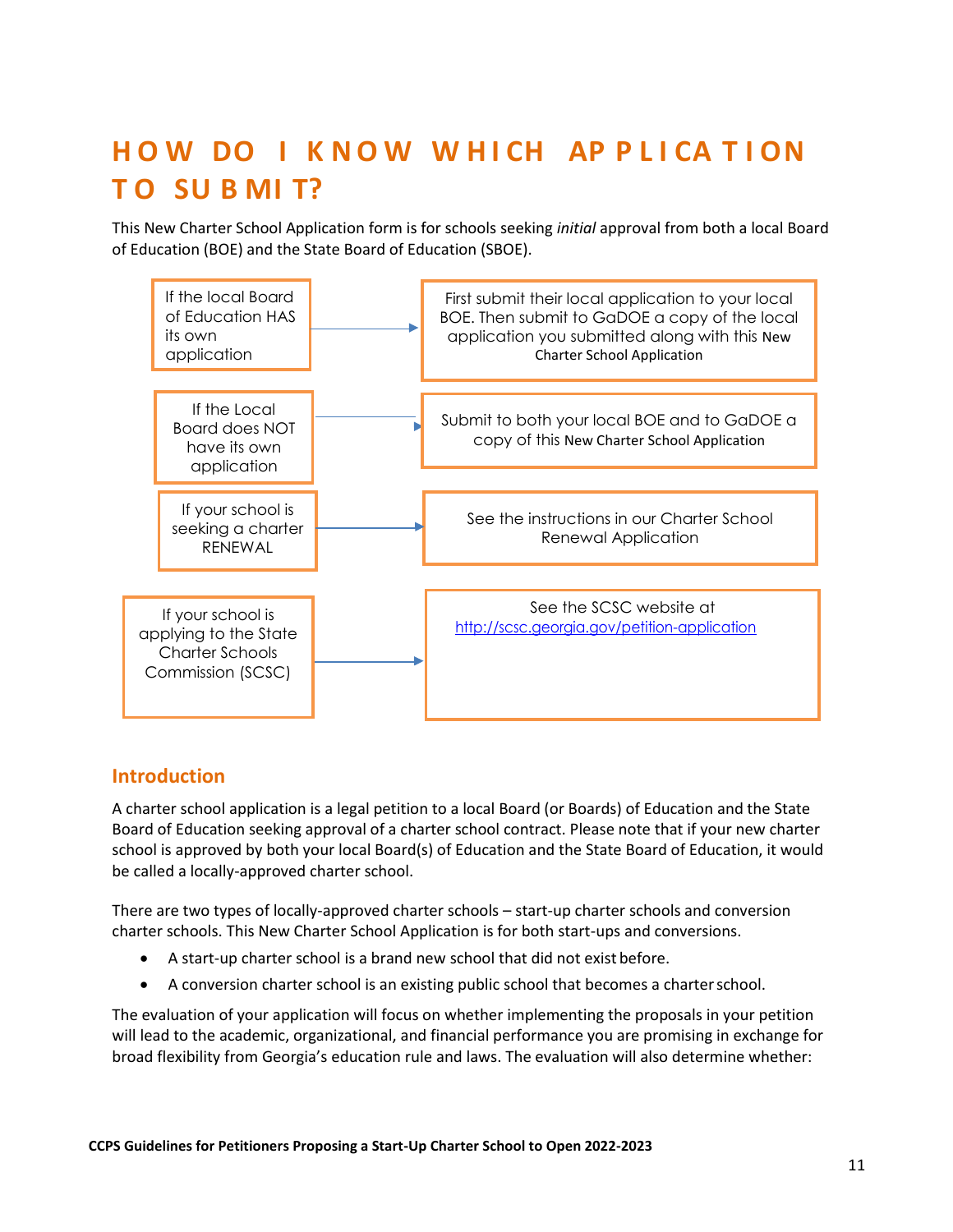- The proposed charter school will comply with all applicable laws, rules, regulations, policies, and procedures (including the Charter Schools Act of 1998, as amended [O.C.G.A. §§ 20-2-2060 through 20-2-2071] and State Board of Education Rule 160-4-9-.04 etseq.);
- The academic, organizational, and financial plans are viable; and
- The charter school is in the public interest.

Applicants are strongly encouraged to review all resources available on the GaDOE's Charter Schools Division website prior to drafting and submitting a new charter school application

[\(http://www.gadoe.org/External-Affairs-and-Policy/Charter-Schools/Pages/default.aspx\)](http://www.gadoe.org/External-Affairs-and-Policy/Charter-Schools/Pages/default.aspx), including:

- the standard charter contract template, which is what the State Board of Education will approve; and
- the standard pre-opening checklist, which will be incorporated into the charter contracts for all new charter schools approved by the State Board of Education for the 2016-2017 school year or later.

Please note that charter terms or phrases used in this application are defined in State Board Rule 160-4- 9-.04.

*Georgia has a commitment to ensuring all children receive quality educational opportunities. For this reason, we prioritize approving schools that focus on serving at risk populations, including students who are economically disadvantaged and/or live in rural communities.*

#### <span id="page-10-0"></span>**State Deadline and Submission Procedures**

Before the State Board of Education can approve a charter contract for your new locally-approved charter school, your charter application first must be approved by your local Board of Education in accordance with the rules and regulations of that local board. To facilitate the state's review of your locally-approved application, you must submit to GaDOE an exact copy of the application you submit to your local BOE.

GaDOE will review the charter school petition you submitted locally at the same time that your local BOE is reviewing it. If you agree to make changes to your application to obtain local BOE approval, you must also submit to GaDOE a copy of the final version of the application that your local BOE approved. The final version of your locally-approved application is the one GaDOE will share with the State Board of Education when recommending approval or denial of your initial charter contract.

A successful application approval process includes (1) your local BOE's review and approval, (2) GaDOE's review, (3) a panel interview at GaDOE, (4) a recommendation from GaDOE's Charter Schools Division for State Board of Education approval, and (5) SBOE approval.

Please note that, while GaDOE does not have an application deadline, applications are processed and interviews are scheduled by GaDOE on a first-come, first-served basis. This means that you must submit your application early enough to obtain SBOE approval at least 6 months in advance of your planned school opening. Since it can take up to 4 months to move through the various review processes, please plan accordingly. Submitting to GaDOE your locally-approved application one year in advance of your planned opening date will provide plenty of time to obtain approval.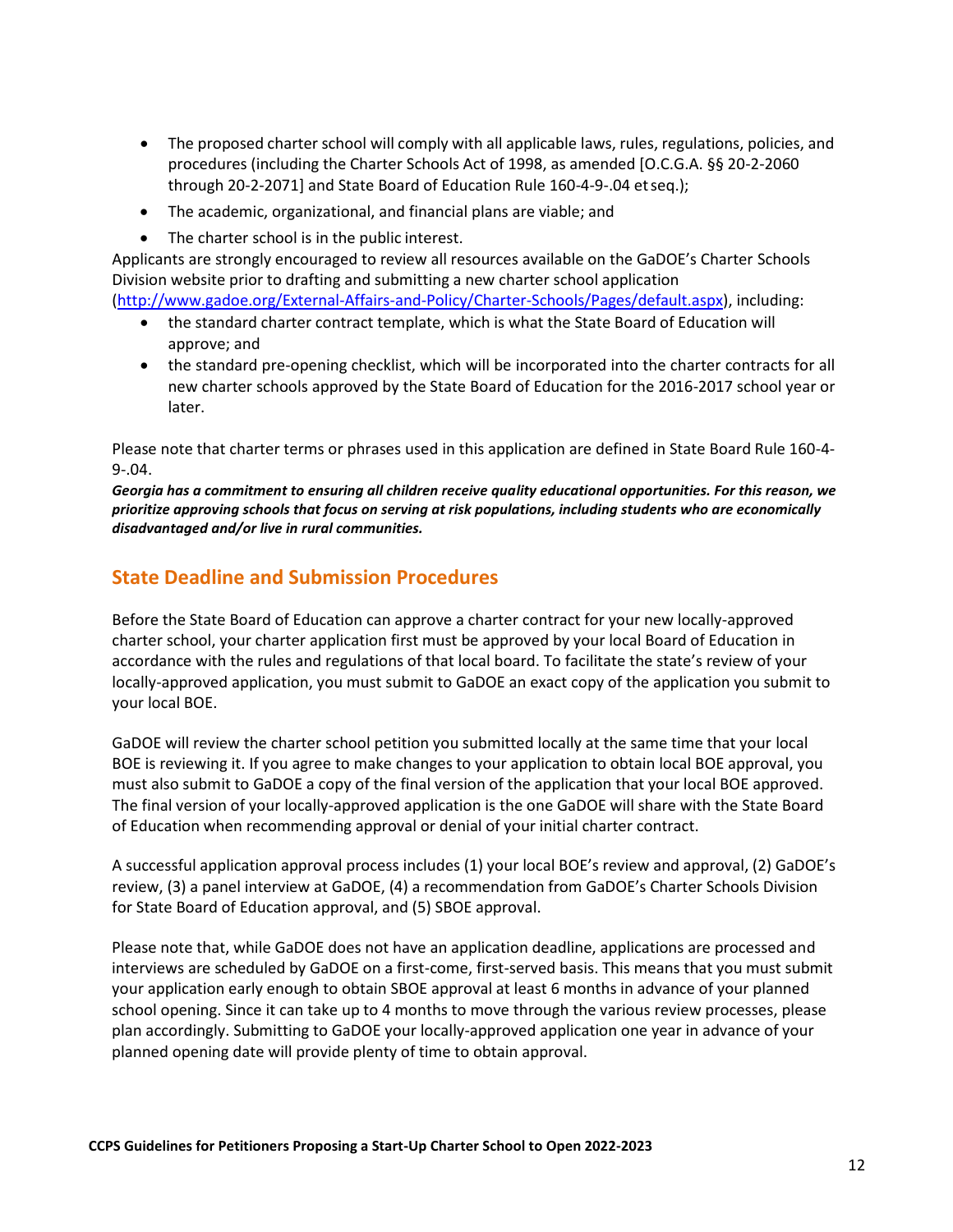Please also note that filing a charter school application does not guarantee that a charter contract will be granted. Failure of an applicant to adhere to any requirement may yield a defective application that is rejected before consideration. In addition, complete applications that are not strong enough to guarantee a successful charter school implementation will be recommended for denial.

Submission to GaDOE of the initial application you submitted to your local BOE and, later, of the final version of your application approved by your local BOE, must be by mail, UPS/FedEx, or hand-delivered to: **Georgia Department of Education, Charter Schools Division, 2053 Twin Towers East, 205 Jesse Hill Jr. Drive, SE, Atlanta, Georgia 30334**

*Please note that faxed or emailed applications will not be accepted as your formal submission. Only complete petitions that comply with these guidelines and the technical requirements below will be formally evaluated. Applications will not be returned, so please keep a copy for your records. In addition, please note that all information in applications submitted to GaDOE are subject to the Georgia Open Records Act.*

#### <span id="page-11-0"></span>**State and District Application Package Checklist**

Your Charter Application Package must comply with the following submission procedures.

- $\Box$  An Application Package includes an original and two copies of the following items:
	- ❑ **APPLICATION COVER SHEET** (Use the form on page 6; the form may not be altered in anyway).
	- ❑ **CHARTER APPLICATION** (Your answers to the questions posed on pages 8-16).
		- $\Box$  The Application is limited to 75 double-spaced pages using an 11-point Times New Roman font and one-inch margins with a header showing the school's name and a footer showing consecutive page numbers.
		- $\Box$  The original must be signed in blue ink. Stamped signatures will not be accepted.
	- ❑ **ASSURANCES FORM AND SIGNATURE SHEET** (Use the Assurances Form and Signature Sheet below on pages 20-22; the Form and the Sheet may not be altered in anyway).
		- $\Box$  The original must be signed in blue ink; stamped signatures will not be accepted.
		- $\Box$  Electronic copy of assurances must be signed. Blank copies will not be accepted.
	- ❑ **DOCUMENTATION OF VOTE –** *FOR CONVERSIONS ONLY* (Use the form on page 23)
		- $\Box$  The original must be signed in blue ink; stamped signatures will not be accepted.
	- ❑ **EXHIBITS** (See list of required Exhibits below on page 17).
		- $\Box$  Required Exhibits should be as limited in size as possible.
		- $\Box$  All Exhibits must be tabbed.
- $\Box$  Your Application Package must be bound by a binder clip (or clips); do not enclose your Application Package in a notebook, binder, or folder.
- $\Box$  Your Application Package must also include a USB drive that includes a:
	- ❑ Microsoft Word version of your Application Cover Sheet
	- ❑ Microsoft Word versions of your Application and Exhibits
	- ❑ PDF Version of your Application Packet in the following order: Cover Sheet, Application, signed Assurances Form, and Exhibits
	- ❑ PDF version of your Locally-Approved Charter School Partners Roles and Responsibilities chart

**CCPS Guidelines for Petitioners Proposing a Start-Up Charter School to Open 2022-2023**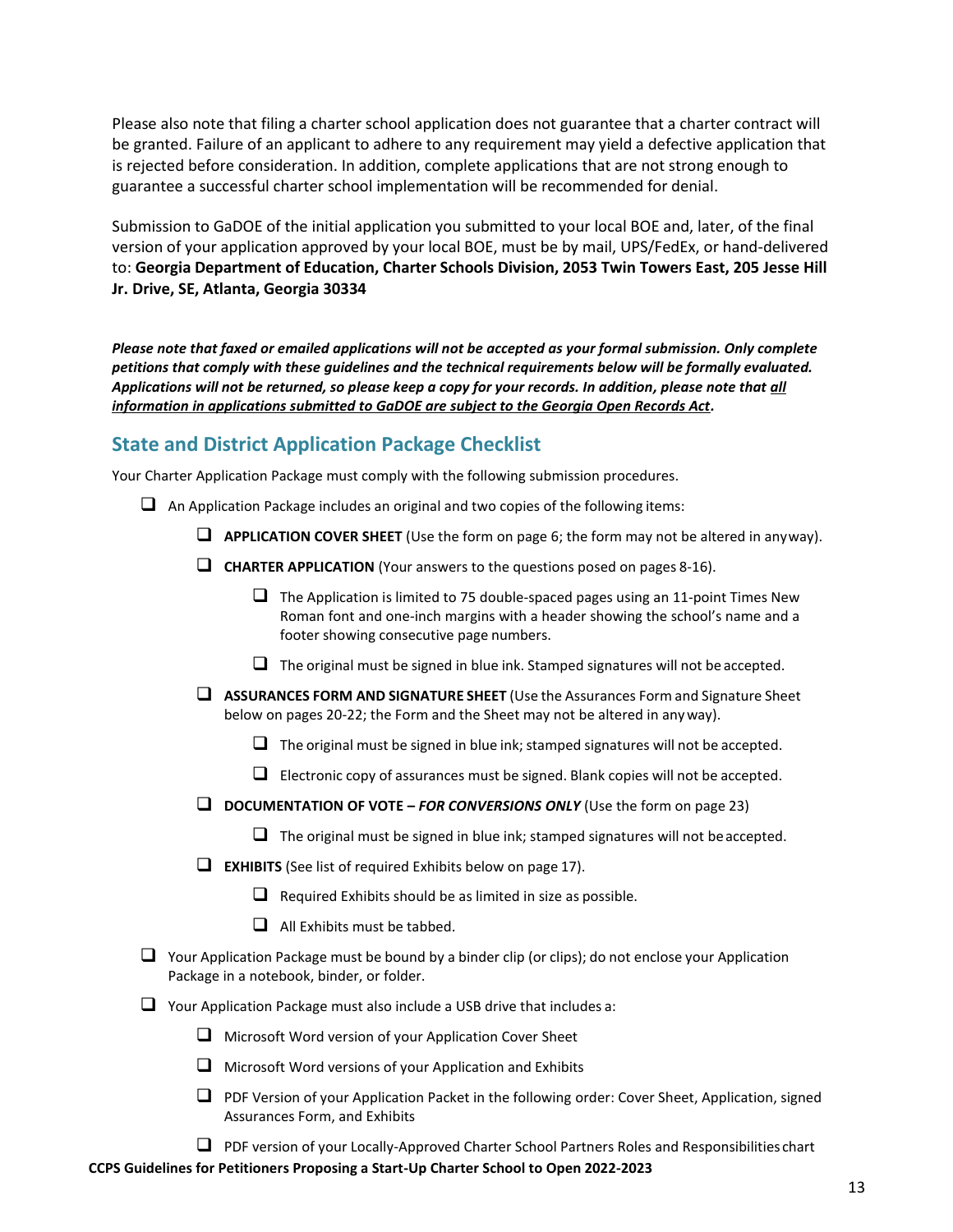| Excel version of your completed Budget Templates |
|--------------------------------------------------|
|--------------------------------------------------|

# **CHARTER APPLICATION COVER PAGES**

| <b>Check One:</b> New Start-Up New Conversion                                           |              |
|-----------------------------------------------------------------------------------------|--------------|
|                                                                                         |              |
| Name of the Georgia nonprofit corporation that will hold the charter if granted:        |              |
| Local school system(s) in which charter school will be physically located: ____________ |              |
| <b>Contact Information for the Governing Board Chair</b>                                |              |
| <b>Name</b>                                                                             | <b>Title</b> |
|                                                                                         |              |
|                                                                                         |              |
|                                                                                         |              |
|                                                                                         |              |
| <b>Contact Information for the Person Filling out this Application</b>                  |              |
| <b>Contact Person:</b>                                                                  |              |
| <b>Name</b>                                                                             | <b>Title</b> |
|                                                                                         |              |
|                                                                                         |              |
|                                                                                         |              |

**E-mail Address:**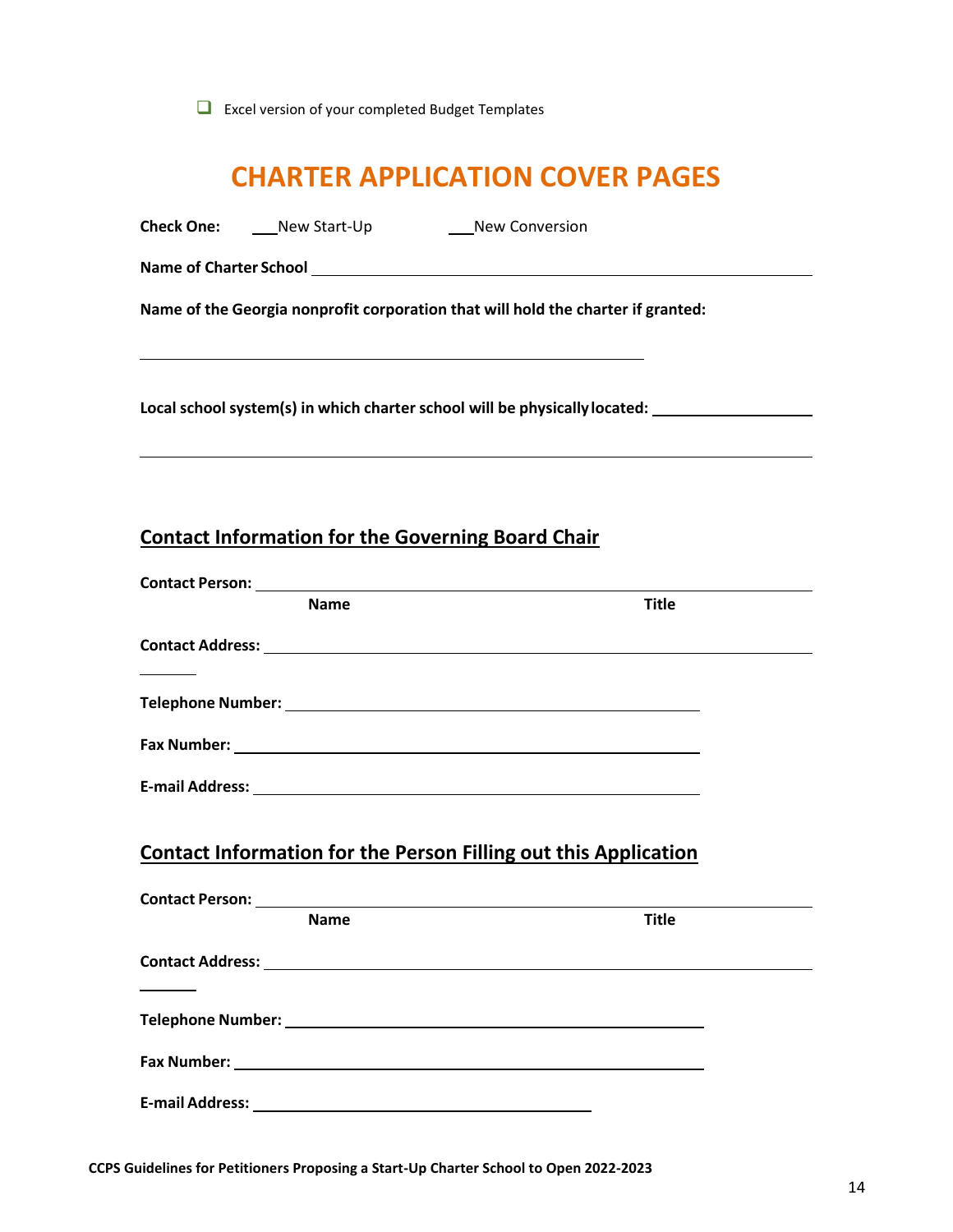# **CHARTER APPLICATION**

### <span id="page-13-1"></span><span id="page-13-0"></span>**EXECUTIVE SUMMARY**

Name of Charter School:

|                                                                           | Opening Date: ___________________________Proposed Charter Term Length: __________ |  |              |   |   |   |   |                |   |   |    |    |    |                                                                                                                   |  |  |  |  |  |  |  |
|---------------------------------------------------------------------------|-----------------------------------------------------------------------------------|--|--------------|---|---|---|---|----------------|---|---|----|----|----|-------------------------------------------------------------------------------------------------------------------|--|--|--|--|--|--|--|
| Grade range at the end of Year 5: __________                              |                                                                                   |  |              |   |   |   |   |                |   |   |    |    |    |                                                                                                                   |  |  |  |  |  |  |  |
| What grades will the school enroll in its first year of operation?        |                                                                                   |  |              |   |   |   |   |                |   |   |    |    |    |                                                                                                                   |  |  |  |  |  |  |  |
| Expected enrollment in the first year of the charter term: ______________ |                                                                                   |  |              |   |   |   |   |                |   |   |    |    |    |                                                                                                                   |  |  |  |  |  |  |  |
| Expected enrollment at the end of Year 5: _____________                   |                                                                                   |  |              |   |   |   |   |                |   |   |    |    |    |                                                                                                                   |  |  |  |  |  |  |  |
| This application was approved by Local Board of Education on 100 100 201  |                                                                                   |  |              |   |   |   |   |                |   |   |    |    |    |                                                                                                                   |  |  |  |  |  |  |  |
|                                                                           |                                                                                   |  |              |   |   |   |   |                |   |   |    |    |    | For each year of the proposed charter term, indicate the number of students the charter<br>school plans to serve. |  |  |  |  |  |  |  |
|                                                                           | К                                                                                 |  | $\mathbf{2}$ | 3 | 4 | 5 | 6 | $\overline{7}$ | 8 |   |    |    |    |                                                                                                                   |  |  |  |  |  |  |  |
|                                                                           |                                                                                   |  |              |   |   |   |   |                |   | 9 | 10 | 11 | 12 | <b>Total</b>                                                                                                      |  |  |  |  |  |  |  |
| Year 1                                                                    |                                                                                   |  |              |   |   |   |   |                |   |   |    |    |    |                                                                                                                   |  |  |  |  |  |  |  |
| Year 2                                                                    |                                                                                   |  |              |   |   |   |   |                |   |   |    |    |    |                                                                                                                   |  |  |  |  |  |  |  |
| Year 3                                                                    |                                                                                   |  |              |   |   |   |   |                |   |   |    |    |    |                                                                                                                   |  |  |  |  |  |  |  |
| Year 4                                                                    |                                                                                   |  |              |   |   |   |   |                |   |   |    |    |    |                                                                                                                   |  |  |  |  |  |  |  |

- 1. Research shows that charter schools are more academically, financially and organizationally stable if they grow by only one grade each year. If the charter school plans to grow more than one grade each year, please provide a brief rationale for this growth model. (350 words or less)
- 2. State the charter school's mission and describe why this initiative is important to the community it will serve. Also provide a brief description of any defining features of the school. Include how stakeholders were involved in the petition process and will continue participating. (350 words or less)
- 3. Describe the charter school's academic program, specifically focusing on why it is innovative in your school district(s). Include mention of any waivers of state law and SBOE rule that are needed to be able to implement the academic program. Be sure to describe any special characteristics of your charter school, such as a special population or some other feature or features which enhance educational opportunities. (350 words or less)
- 4. Describe the charter school's organizational structure, specifically focusing on its innovation and need for flexibility, its general partnership structure with an educational service provider (ESP) if any, and the school's community interest and need. (350 words or less)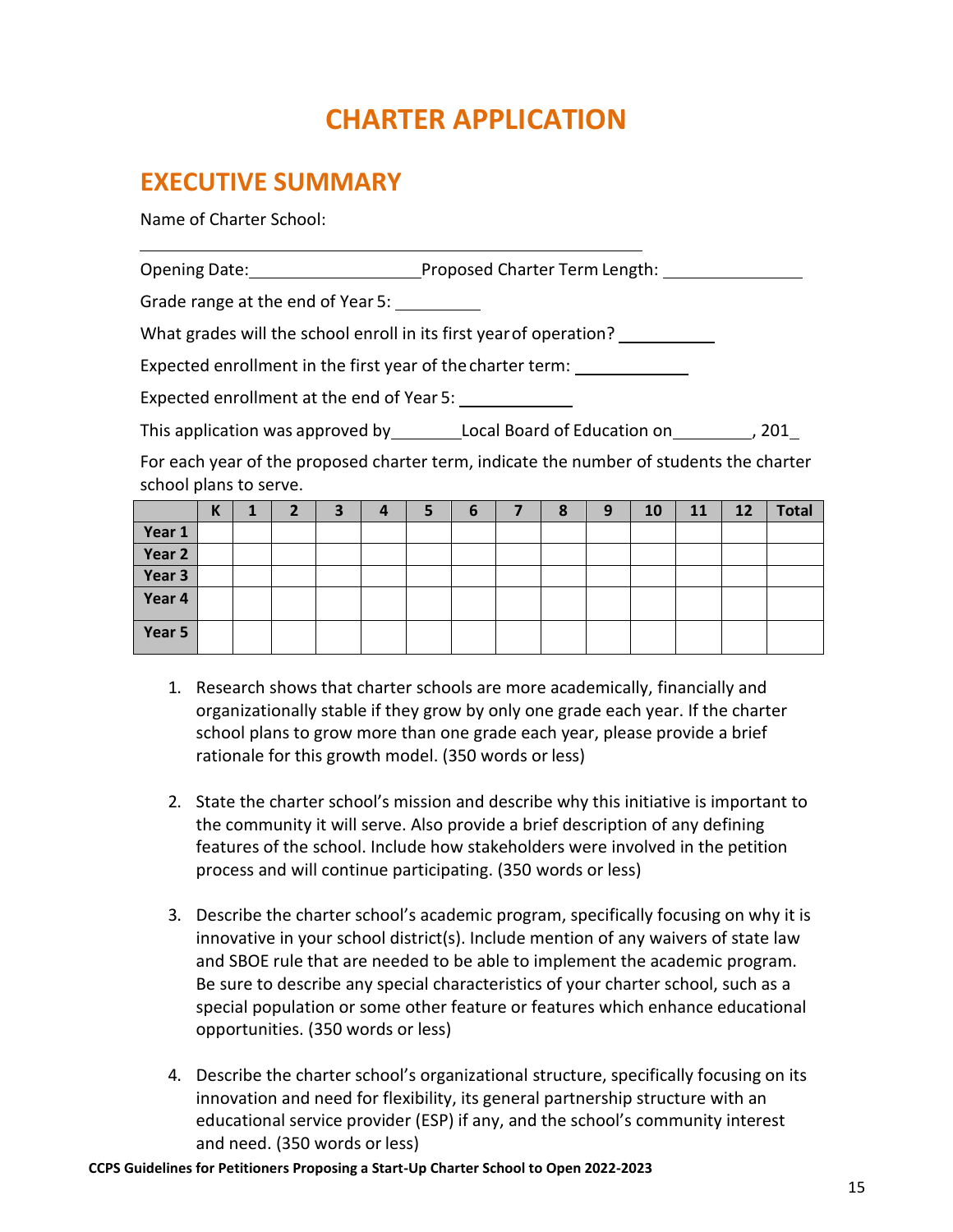# **APPLICATION CONTENTS**

<span id="page-14-0"></span>**Identify the appropriate page number in the application or appendix where the following information is located:**

# **ACADEMIC PROGRAM**

- 1. Page Describe the focus of the curriculum (including if it incorporates STEM, STEAM, International Baccalaureate, or any other such branded program). Include as Exhibit 9 a copy of a sample scope and sequence for a proposed course/grade level.
- 2. Page Describe the instructional methods that will be implemented, including innovative, distinctive, or unique instructional techniques or educational programs (e.g., project-based learning).
	- Why are these innovations appropriate for this population/school?
	- Explain how these innovations will increase student achievement.
- 3. Page Describe the anticipated student-to-teacher ratios and the reasoning for choosing these ratios.
- 4. Page Describe how the charter school intends to meet the needs of students identified as gifted and talented. Include in your description any diagnostic methods or instruments that will be used to identify and assess these students.
- *5.* Page *For High Schools only:*
	- Describe how the school will determine whether a student has satisfied the requirements for high school graduation, including earning credits or units and awarding completion credentials.
	- Describe how the school will meet college and career ready obligations,including how the school will incorporate dual enrollment, Move on When Ready, and AP classes.

### <span id="page-14-1"></span>**STATE-AND FEDERALLY-MANDATED SERVICES**

- 6. Page For students with disabilities, describe how the charter school will provide stateand federally-mandated services under both the Individuals with Disabilities Act (IDEA) and Section 504 of the Rehabilitation Act. Reciting the requirements of law and rule is insufficient. Your description should include the school's specific plansto:
	- Evaluate and identify students with disabilities;
	- Develop, review, and revise Individualized Education Programs(IEPs);
	- Integrate special education into the general education program;
	- Ensure that the school facility meets the requirements of other related laws including the Americans with Disabilities Act (ADA) and Section504;
	- Address student discipline;
	- Handle programming disputes involving parents;
	- Ensure confidentiality of special education records;
	- Purchase services from special education vendors or contract with yourlocal

#### **CCPS Guidelines for Petitioners Proposing a Start-Up Charter School to Open 2022-2023**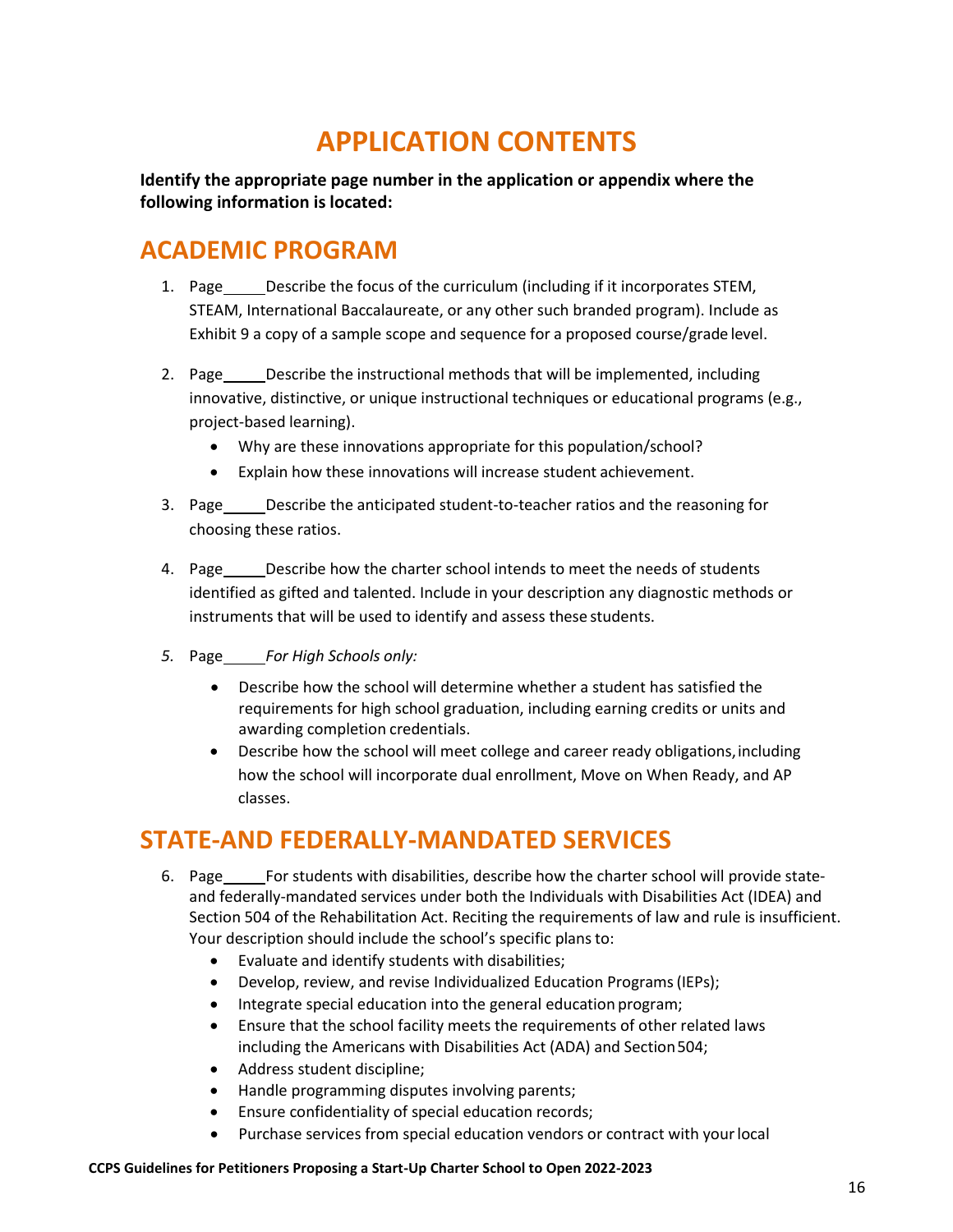district to provide a continuum of special education services and how this arrangement will work; and Secure technical assistance and training.

- 7. Page For English Learners (ELs), describe how the charter school will provide stateand federally-mandated services. Reciting the requirements of law and rule is insufficient. Please include in your description any diagnostic methods or instruments that will be used to identify and assess those students, as well as the instructional program that will be provided to ELs.
- 8. Page Describe the methods, strategies, and/or programs the charter school will use to provide remediation for students at risk for academic failure.

### <span id="page-15-0"></span>**ASSESSMENT METHODS**

- 9. Page\_\_\_\_\_Explain how the school will obtain individual student baseline achievement data, continue monitoring growth, and use that data to continuously inform and improve instruction (including formative assessments).
- 10. Page Explain how the charter school will work with the local school system to participate in statewide assessments.

# <span id="page-15-1"></span>**ACADEMIC GOALS AND OBJECTIVES**

- 11. Page Locally approved charter schools are required to exceed both the state and local district's CCRPI averages and to Beat the Odds. (For more information on these two measures, please go here *[CCRPI and BTO.](http://www.gadoe.org/External-Affairs-and-Policy/Charter-Schools/Documents/GCSA%20Conference%20-%20January%202015%20-%20CCRPI%20and%20BTO.pptx)*) In addition to these measures, what goals will the school use to hold itself academically accountable?
	- Indicate the expected rate of student performance growth in each year of the proposed charter term that demonstrates the rigor expected from charter schools. Each year of student growth will be measured against the baseline data obtained during the first year of the charter term.
	- You are urged to include cohort measures that show the progress over time of asingle cohort of students.
	- You are also urged to include national norm-referenced test results among your performance measures (e.g., NWEA's MAP and/or ITBS).
	- At a minimum, goals should be (1) aligned with Georgia Standards of Excellent (the SBOE-approved curriculum standards); (2) measurable on at least an annual basis; (3) attainable; and (4) reflective of the mission set forth in the petition. Schools should consider goals regarding student growth including low-performing or educationally disadvantaged populations.
	- Each year a charter school operates, it is expected to out-perform the state and the district.

|       | State CCRPI |      |       | District CCRPI |      | <b>Projected CCRPI</b> |        |        |        |        |
|-------|-------------|------|-------|----------------|------|------------------------|--------|--------|--------|--------|
| Elem. | Middle      | High | Elem. | Middle         | High | Year 1                 | Year 2 | Year 3 | Year 4 | Year 5 |
|       |             |      |       |                |      |                        |        |        |        |        |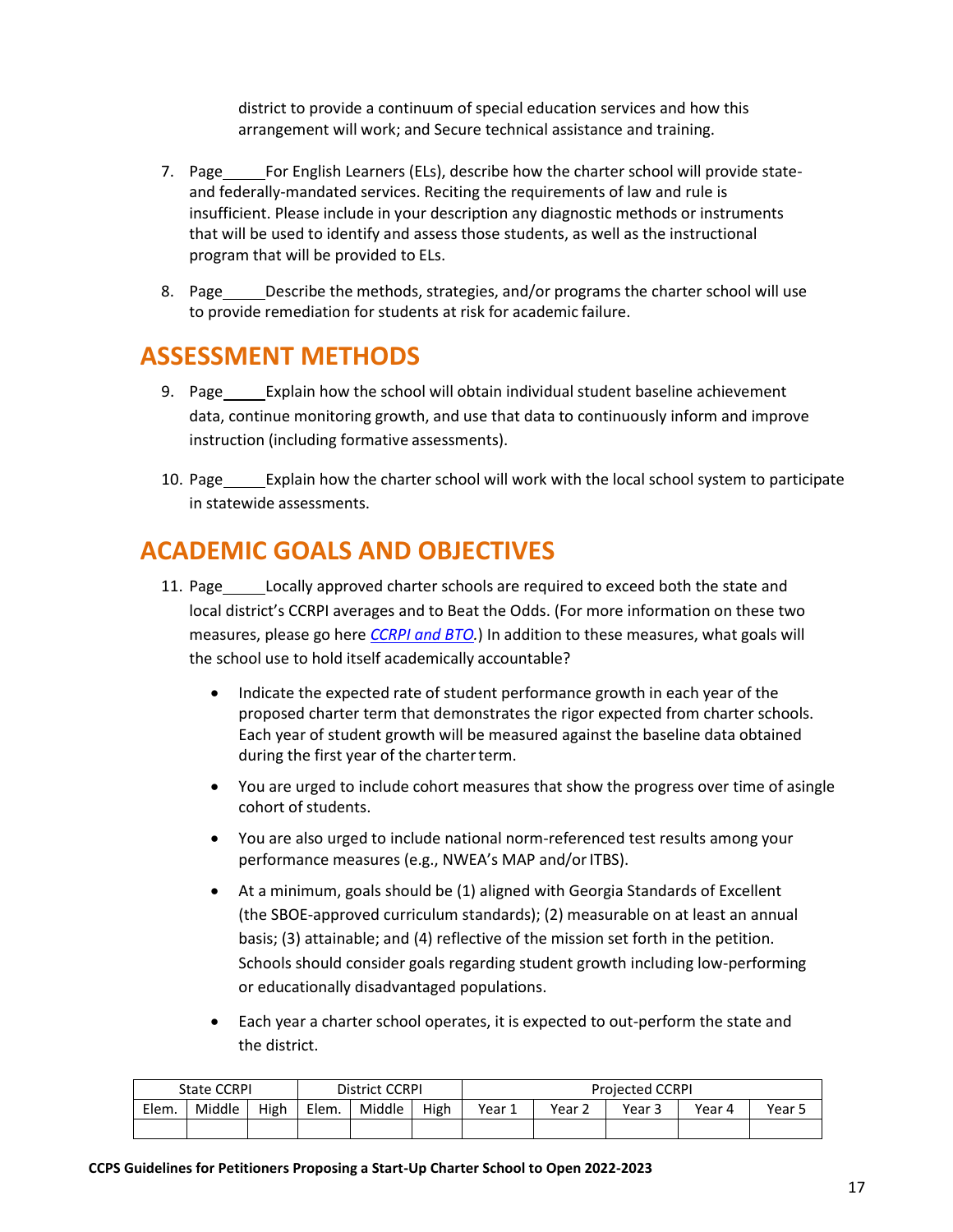If your school plans on utilizing additional academic goals, please use the chart below.

|                            | Assessment | Year 1<br><b>Baseline</b> | Year 2<br><b>Target</b> | Year <sub>3</sub><br><b>Target</b> | Year 4<br><b>Target</b> | Year 5<br><b>Target</b> |  |  |  |
|----------------------------|------------|---------------------------|-------------------------|------------------------------------|-------------------------|-------------------------|--|--|--|
| <b>Academic Goal #1:</b>   |            |                           |                         |                                    |                         |                         |  |  |  |
| <b>Measure 1: Write in</b> |            |                           |                         |                                    |                         |                         |  |  |  |
| <b>Measure 2: Write in</b> |            |                           |                         |                                    |                         |                         |  |  |  |
| <b>Measure 3: Write in</b> |            |                           |                         |                                    |                         |                         |  |  |  |
| <b>Academic Goal #2:</b>   |            |                           |                         |                                    |                         |                         |  |  |  |
| <b>Measure 1: Write in</b> |            |                           |                         |                                    |                         |                         |  |  |  |
| <b>Measure 2: Write in</b> |            |                           |                         |                                    |                         |                         |  |  |  |
| <b>Measure 3: Write in</b> |            |                           |                         |                                    |                         |                         |  |  |  |

# <span id="page-16-0"></span>**SCHOOL GOVERNANCE**

- 12. Page Lubscribe the governing board's composition. Your description should:
	- Identify each member of the governing board; \*
	- Identify the skill sets to be represented by the governing board (e.g., business, finance, legal);
	- Explain how board members are representative of the school and thecommunity, and how parents and community members will be involved in the governing board;
	- Describe your plans to ensure that the charter school maintains a diverse board (in all respects) with broad skill sets;
	- Describe (and attach as Exhibit 2) how and when board members will be selected, and how long each member will serve;
	- Explain how and why board members may be removed fromoffice;
	- If the board utilizes a subcommittee structure, describe this structure and identify the subcommittees; and
	- Describe (and attach as Exhibits 3 and 4) how current and future governing board members will avoid conflicts of interests.
- 13. Page Describe the governing board's functions, duties, and role in each of the following areas:
	- Curriculum and school operations (including policies, legal compliance);
	- Establishing and monitoring the achievement of school improvement goals;
	- Personnel decisions (primarily school leader selection, evaluation, and termination); and
	- Budget (including fundraising and resource allocation).
- 14. Page Describe how current and future governing board members will comply with open meetings and records laws.
- 15. Page How will the board comply with board training requirements? Include in this plan areas of focus that are specific to the board and school. Attach as Exhibit 5 a copy of the board's Governance Training Plan.
- 16. Page How will the charter school's governing board work collaboratively withthe local school district and Board of Education?

#### **CCPS Guidelines for Petitioners Proposing a Start-Up Charter School to Open 2022-2023**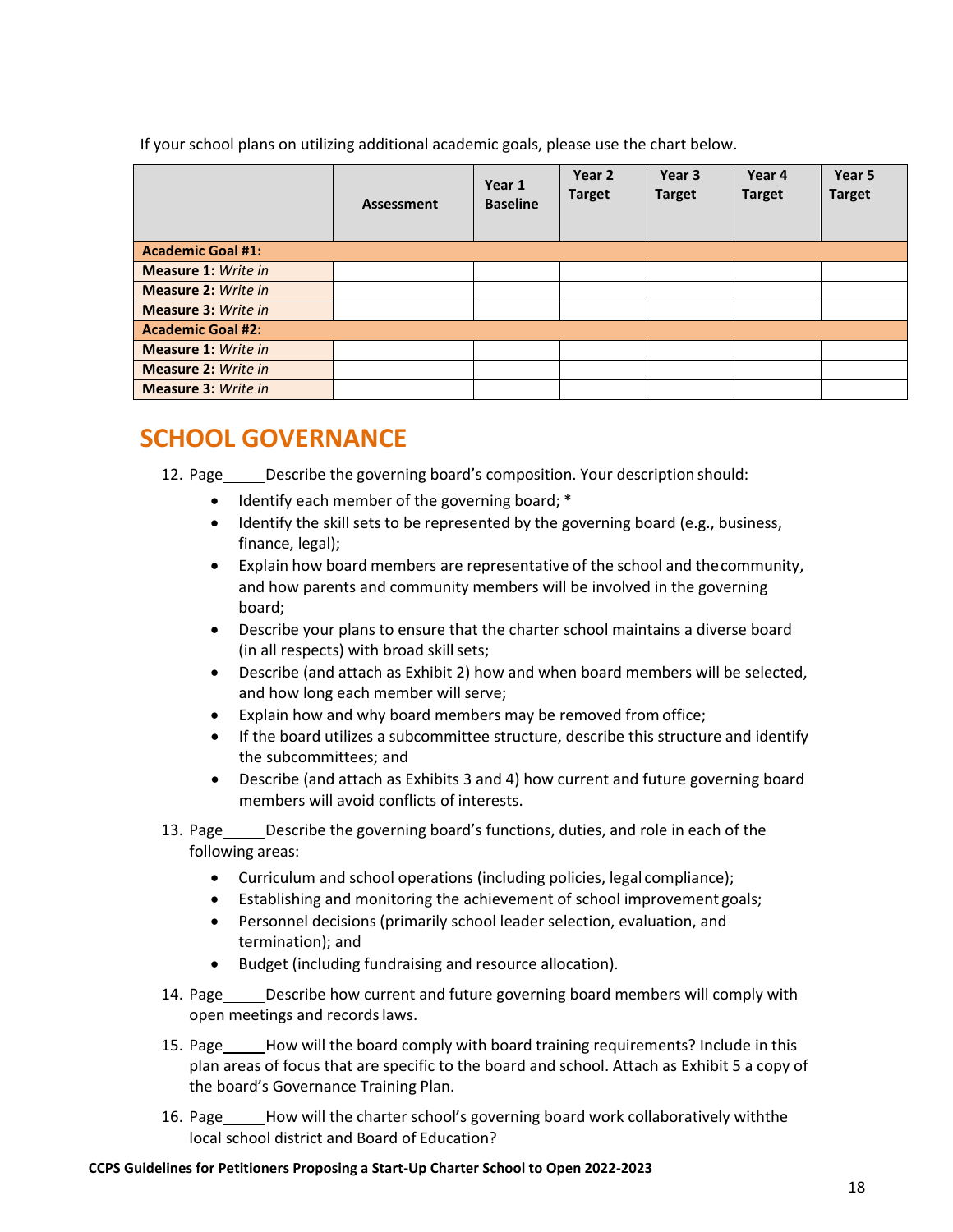<span id="page-17-1"></span>17. Page Describe (and attach as Exhibit 6) what decisions the board will make and what decisions the school administration make. Describe how board members will stay out of daily management issues.

*\*Note: Members of the local board of education and the superintendent of the local school system are prohibited from serving on the charter school's governing board, unless otherwise stipulated by the Department. The charter school principal may serve only as an* ex officio *member of the governing board. Additionally, no one on the school's payroll or contracted for services may serve on the school's governing board.*

# **ORGANIZATIONAL GOALS, PLANS, AND WAIVERS**

<span id="page-17-0"></span>18. Page Although standard organizational goals will be included in your charter contract (see charter contract template), please list and provide a detailed description of the charter school's measurable goals reflecting where the school envisions itself organizationally at the end of its first charter term. Goals should include areas such as governing board training; student and teacher recruitment/retention; school climate; student discipline; and student, parent, and teacher satisfaction. Each year of growth will be measured against the baseline data obtained during the first year of the charter term.

|                                         | <b>Assessment</b> | Year 1<br><b>Baseline</b> | Year 2<br><b>Target</b> | Year 3<br><b>Target</b> | Year 4<br><b>Target</b> | Year 5<br><b>Target</b> |  |  |
|-----------------------------------------|-------------------|---------------------------|-------------------------|-------------------------|-------------------------|-------------------------|--|--|
| <b>Organizational Goal #1: Write in</b> |                   |                           |                         |                         |                         |                         |  |  |
| <b>Measure 1: Write in</b>              |                   |                           |                         |                         |                         |                         |  |  |
| <b>Measure 2: Write in</b>              |                   |                           |                         |                         |                         |                         |  |  |
| <b>Measure 3: Write in</b>              |                   |                           |                         |                         |                         |                         |  |  |
| <b>Organizational Goal #2: Write in</b> |                   |                           |                         |                         |                         |                         |  |  |
| <b>Measure 1: Write in</b>              |                   |                           |                         |                         |                         |                         |  |  |
| <b>Measure 2: Write in</b>              |                   |                           |                         |                         |                         |                         |  |  |
| <b>Measure 3: Write in</b>              |                   |                           |                         |                         |                         |                         |  |  |
| <b>Organizational Goal #3: Write in</b> |                   |                           |                         |                         |                         |                         |  |  |
| <b>Measure 1: Write in</b>              |                   |                           |                         |                         |                         |                         |  |  |
| <b>Measure 2: Write in</b>              |                   |                           |                         |                         |                         |                         |  |  |
| <b>Measure 3: Write in</b>              |                   |                           |                         |                         |                         |                         |  |  |

- 19. Page Describe any organizational innovations that will be implemented during the proposed charter term.
	- Why are these innovations appropriate for this unique school?
	- Explain how these innovations will increase organizational effectiveness.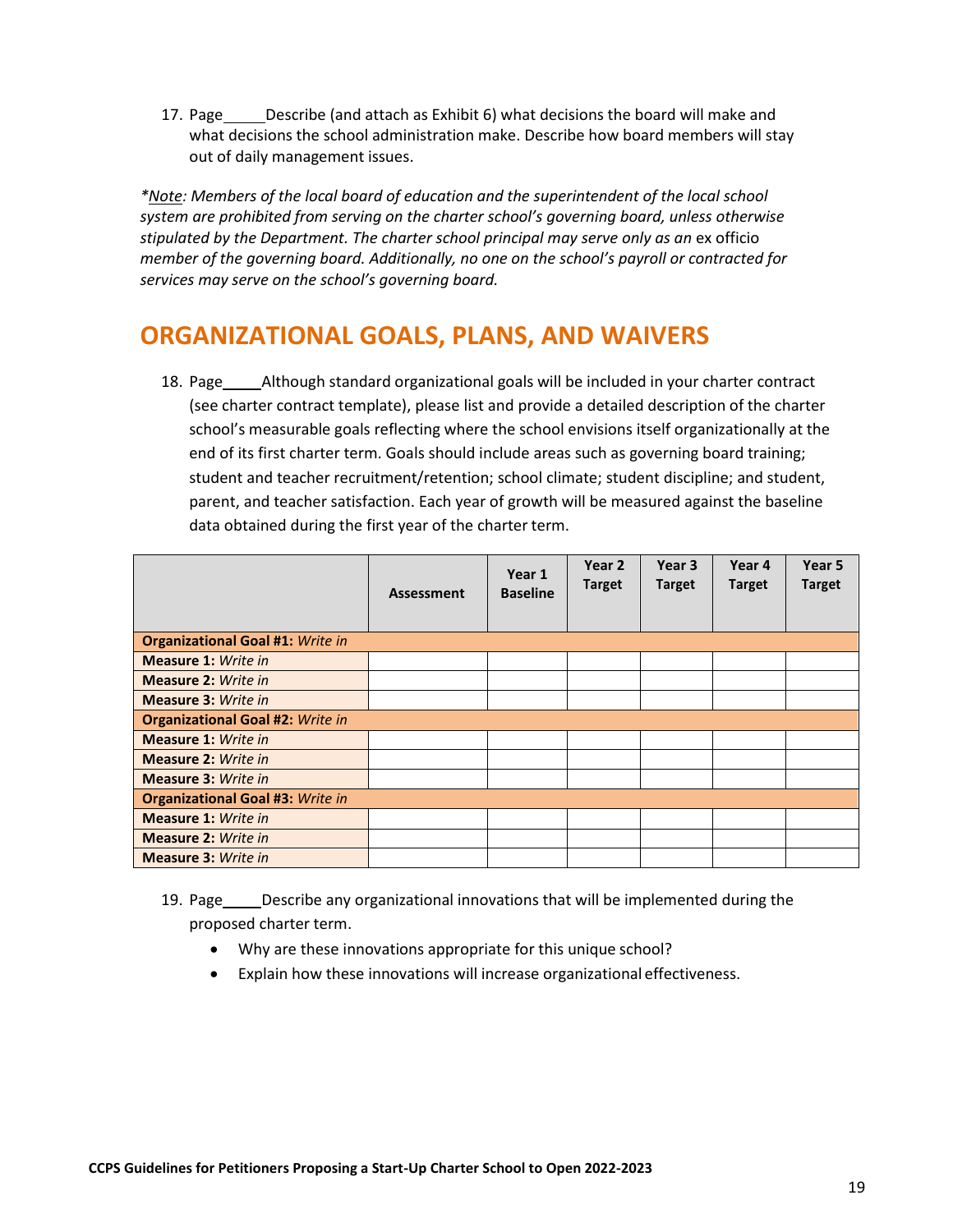# **FISCAL FEASIBILITY AND CONTROLS**

**Please note that the base per-pupil funding amount identified in the locally-approved budget template included in your Charter Application Packet will be included in your charter contract. Your local school system's approval of the base per-pupil funding in your budget is based upon the school system's good-faith estimate of the base per-pupil amount at which it will fund the charter school as long as the school system receives the state and local revenues upon which the approved school budget is based.**

- 20. Page \_\_\_ Will the charter school utilize the local school board for fiscal management or other services? If yes, describe the level of autonomy the school will have over budgets and expenditures and/or any other area(s) for which the school has contracted with the local board to provide services.
- 21. Page \_\_\_\_\_\_Identify the school's chief financial officer (CFO). Describe (and attach as Exhibit 23) a résumé illustrating how the CFO's credentials comply with SBOE Rule 160-4- 9-.05.
- 22. Page **Describe how the school will fund planning and start-up operations prior to** receiving state and local funding, including legal setup, facility identification, initial staffing, etc.
- 23. Page Describe the school's plans for securing other sources of funding,including funding from individuals, corporations, foundations, or any othersource.
- 24. Page The appropriate segregation of duties is often a problem when starting a charter school due to limited personnel. Describe the steps the school will take to ensure the appropriate segregation of duties to establish proper internal controls, including compliance with O.C.G.A. § 20-2-2074 which states that the CFO cannot also serve as CEO or in any other position at the school.

### <span id="page-18-0"></span>**FINANCIAL SUSTAINABILITY**

25. Page Although standard financial goals will be included in your charter contract (see charter contract template), please list and provide a detailed description of the charter school's measurable goals reflecting where the school envisions itself financially at the end of the initial charter term. Goals should emphasize fiscal health and sustainability. Each year of growth will be measured against the baseline data obtained during the first year of the charter term.

|                                                                                                | <b>Assessment</b> | Year 1<br><b>Baseline</b> | Year<br><b>Target</b> | Year<br><b>Target</b> | Year<br><b>Target</b> | Year 5<br><b>Target</b> |  |
|------------------------------------------------------------------------------------------------|-------------------|---------------------------|-----------------------|-----------------------|-----------------------|-------------------------|--|
| <b>Financial Goal #1:</b> The school will continuously cover short-term financial obligations. |                   |                           |                       |                       |                       |                         |  |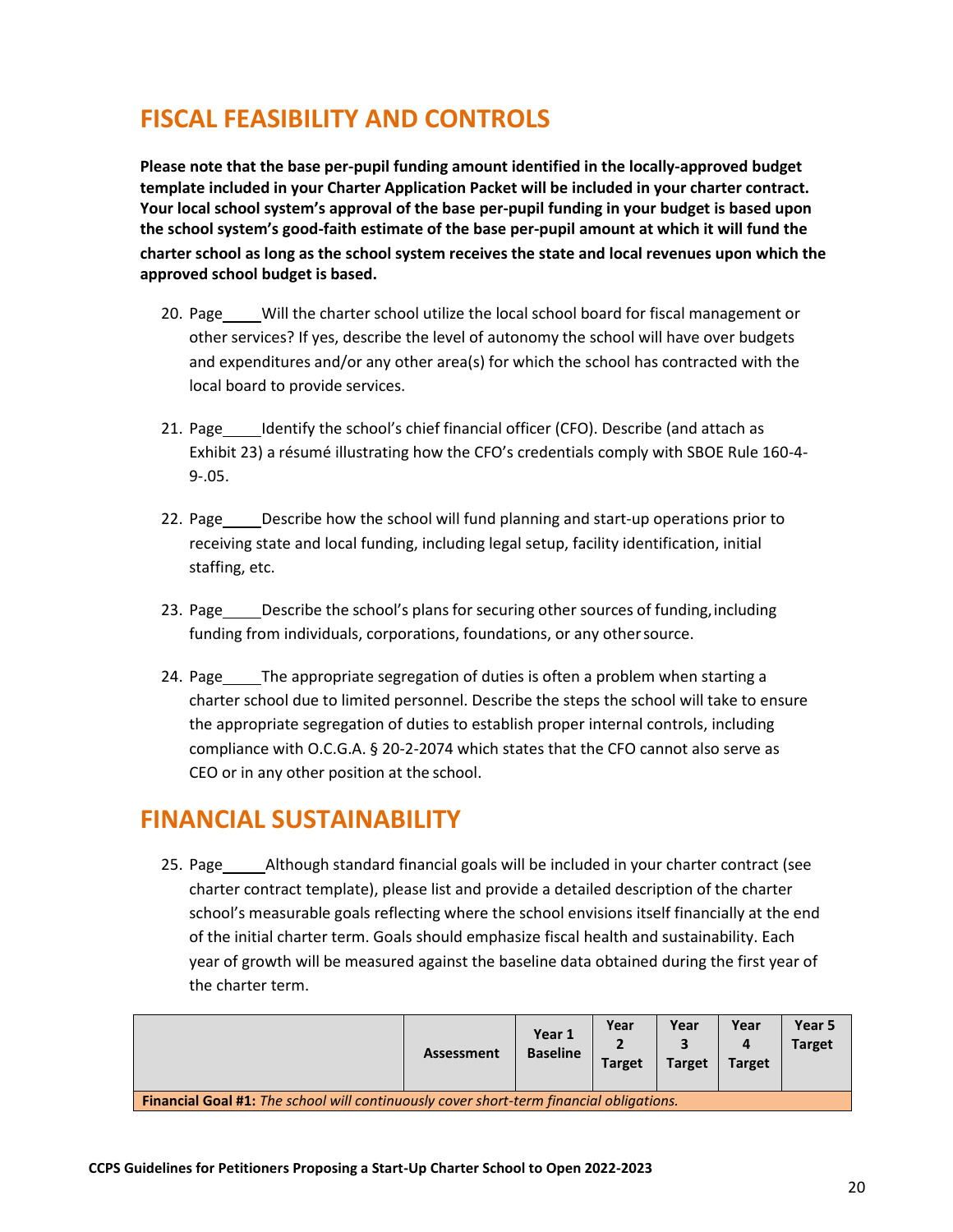| <b>Measure 1:</b> The school's working                                           |  |  |  |  |  |  |  |
|----------------------------------------------------------------------------------|--|--|--|--|--|--|--|
|                                                                                  |  |  |  |  |  |  |  |
| capital ratio (current assets/current                                            |  |  |  |  |  |  |  |
| liabilities) will be greater than 1.                                             |  |  |  |  |  |  |  |
| <b>Measure 2:</b> The school will maintain at                                    |  |  |  |  |  |  |  |
| least 45 days' worth of cash on hand.                                            |  |  |  |  |  |  |  |
|                                                                                  |  |  |  |  |  |  |  |
| <b>Measure 3: The school's</b>                                                   |  |  |  |  |  |  |  |
| enrollment variance will not be                                                  |  |  |  |  |  |  |  |
| greater than 8%.                                                                 |  |  |  |  |  |  |  |
| Financial Goal #2: The school will cover long term obligations and control cost. |  |  |  |  |  |  |  |
| <b>Measure 1:</b> The school's debt-to-                                          |  |  |  |  |  |  |  |
| asset ratio will be less than 25%.                                               |  |  |  |  |  |  |  |
| <b>Measure 2: Write in</b>                                                       |  |  |  |  |  |  |  |
| <b>Measure 3: Write in</b>                                                       |  |  |  |  |  |  |  |
| <b>Financial Goal #3: Write in</b>                                               |  |  |  |  |  |  |  |
| <b>Measure 1: Write in</b>                                                       |  |  |  |  |  |  |  |
| <b>Measure 2: Write in</b>                                                       |  |  |  |  |  |  |  |
| <b>Measure 3: Write in</b>                                                       |  |  |  |  |  |  |  |

- 26. Page Describe any financial innovations that will be implemented during the proposed charter term.
	- Why are these innovations appropriate for this unique school?
	- Explain how these innovations will increase financial effectiveness.

### <span id="page-19-0"></span>**SCHOOL OPERATIONS**

- 27. Page \_\_\_\_\_ What is the charter school's attendance zone?
- 28. Page List the local schools that will feed into the charter school. Please also list the schools into which the charter school's students will feed.
- 29. Page What are the racial and socioeconomic demographics for the school's proposed attendance zone?

*For the following questions, please note that "enrollment priorities," "admission," and "registration" are different concepts. To avoid confusion, the Department defines these concepts as follows:*

- *"Enrollment Priorities" describes those students granted priority pursuant to O.C.G.A. § 20-2-2066(a)(1);*
- *"Application" describes pre-lottery processes and forms; and*
- *"Registration" describes post-lottery processes and forms after the student has been offered a seat at the school through enrollment priorities or the lotteryprocess.*
- 30. Page Please check any of the following enrollment priorities pursuant to O.C.G.A. § 20-2-2066(a)(1) that will apply to the school. Indicate in the rightmost column the rank order in which they will be applied. If the school will not utilize a particular enrollment priority, please insert "N/A" in the first and the last columns for thatpriority.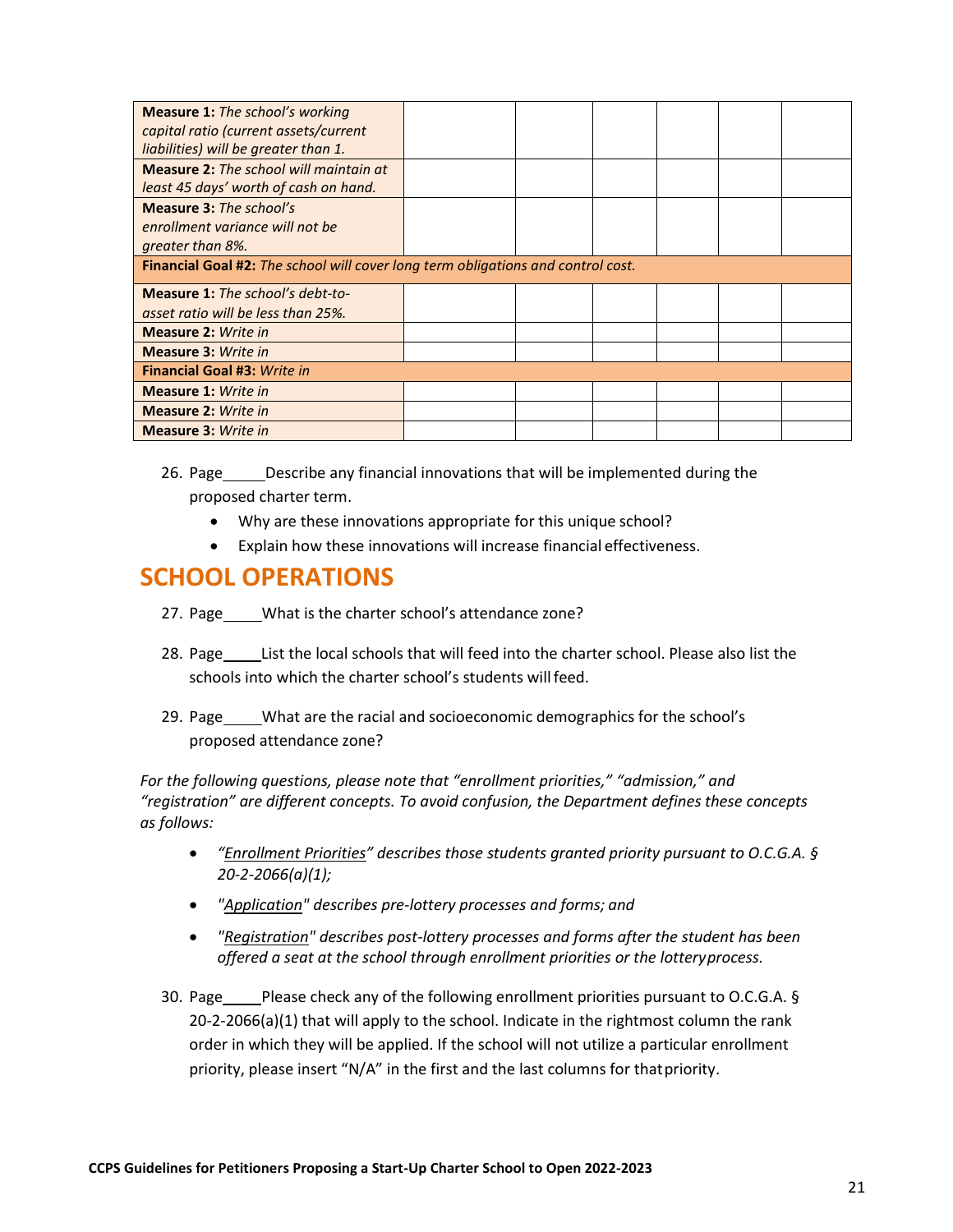| <b>Check any</b><br>applicable<br>enrollment<br>priorities | O.C.G.A. § 20-2-2066(a)(1) Enrollment Priorities                                                                                                                                                                  | <b>Ranking</b> |
|------------------------------------------------------------|-------------------------------------------------------------------------------------------------------------------------------------------------------------------------------------------------------------------|----------------|
|                                                            | A sibling of a student enrolled in the charter school.                                                                                                                                                            |                |
|                                                            | A sibling of a student enrolled in another local school designated in the<br>charter contract (school name:                                                                                                       |                |
|                                                            | A student whose parent or guardian is a member of the governing board of<br>the charter school or is a full-time teacher, professional, or other employee<br>at the charter school.                               |                |
|                                                            | Students matriculating from a local school designated in the charter<br>contract (school name:                                                                                                                    |                |
|                                                            | Children who matriculate from a pre-kindergarten program (program<br>) which is associated with the school, including, butnot<br>name:<br>limited to, programs which share common facilities or campuses with the |                |
|                                                            | school or programs which have established a partnership or cooperative<br>efforts with the school.                                                                                                                |                |

- 31. Page Explain the rules and procedures that will govern student applicationand registration in the school. In your explanation:
	- State whether the school will utilize a weighted lottery to provide an increased chance of admission for educationally disadvantaged students as defined in State Board Rule 160-4-9-.04(o) and pursuant to O.C.G.A. § 20-2-2066(a)(1), State Board Rule 160-4-9-.05(2)(g), and Department guidance. If yes, indicate in the rightmost column the rank order in which they will be applied. If the school will NOT utilize a weighted lottery or a particular category, please insert "N/A" in the first and the last columns for that category.

| Check any<br>applicable<br>categories | O.C.G.A. § 20-2-2066(a)(1) Weighted Lottery Categories | Weight<br><b>Given</b> |
|---------------------------------------|--------------------------------------------------------|------------------------|
|                                       | Economically disadvantaged students                    |                        |
|                                       | Students with disabilities                             |                        |
|                                       | Migrant students                                       |                        |
|                                       | Limited English proficient students                    |                        |
|                                       | Neglected or delinquent students                       |                        |
|                                       | Homeless students                                      |                        |

- Attach as Exhibit 7 a copy of the proposed admissions application that demonstrates the application conforms to the requirements of rule and law, including the open enrollment requirement.
- Attach as Exhibit 8 a copy of the policy setting annual enrollment, reenrollment, and lottery deadlines, including a description of the lottery procedures detailing how enrollment priorities will be applied and an assurance of complete transparency\* in its procedures.

*\*Note: Complete transparency should include, at a minimum, publishing the lottery date, time, place, and procedures at least two weeks in advance on (for example) the school's website and in printed forms shared with students or*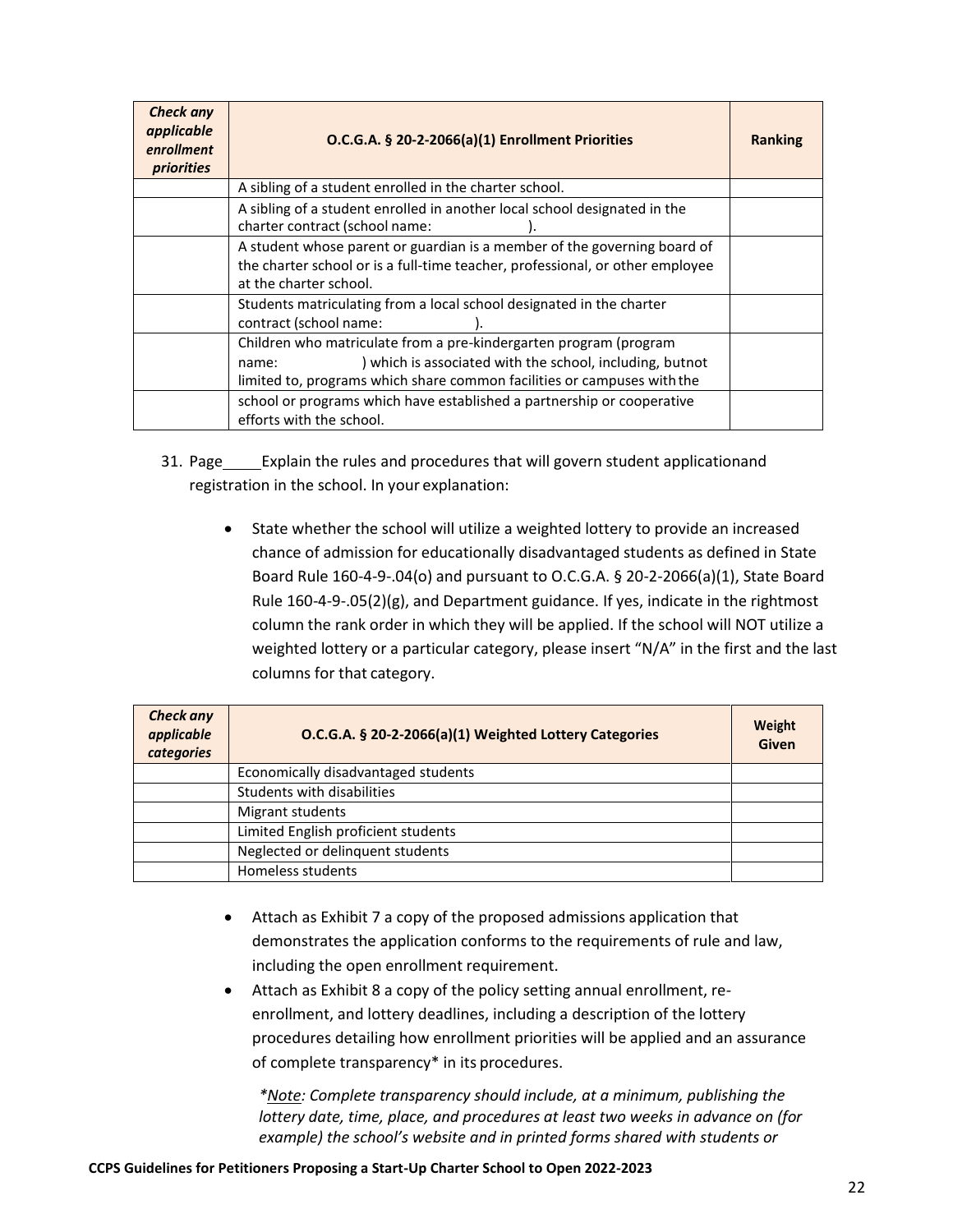#### *available at the school.*

- 32. Page Describe the steps the school will take to recruit students who are representative of the racial and socioeconomic diversity in the attendance zone for the charter school.
- 33. Page How will the school maintain/increase its student enrollment duringthe charter term?
- 34. Page Briefly describe (and attach as Exhibit 12) information regarding the program  $$ e.g., PBIS – that your school will use. If you will not use PBIS, please explain why the program you have chosen was selected instead.
- 35. Page Briefly describe (and attach a copy of as Exhibits 11 and 12) the rules and procedures concerning student discipline and expulsion, including code of conduct and due process procedures.
- 36. Page Briefly describe (and attach a copy of as Exhibit 13) the rules and procedures concerning how the school will address grievances and complaints from students, parents, and teachers. Include the role the governing board will play in resolving such grievances and complaints.
- 37. Page \_\_\_\_\_\_\_ Briefly describe (and attach a copy of as Exhibit 14) the school's employment procedures and policies.
- 38. Page Briefly describe (and attach a copy of as Exhibit 15) the school'sinsurance coverage, including the terms, conditions, and coverage amounts.
- 39. Page Briefly describe how the governing board has taken students' transportation needs into consideration. What transportation services will be provided forstudents?

# <span id="page-21-0"></span>**CONTRACTS WITH CHARTER PARTNERS/EDUCATION SERVICE PROVIDERS**

- 40. Page **IDENT** Identify your ESP or charter partner(s) and explain how this arrangement will be in the best educational and financial interests of the charterschool.
- 41. Page Describe the decision-making process and due diligence exercised by the founding/governing board in choosing to contract with the ESP. Include in your description:
	- Other ESPs or charter partners that were considered and the reason(s) why this ESP or partner was selected above all others;
	- The history of the selected ESP or charter partner, including academic results, closures, non-renewals, and separations; and
	- How the contract was negotiated, including the management fee(s).
- 42. Page Briefly describe the range of services the ESP or charter partner will provide for

**CCPS Guidelines for Petitioners Proposing a Start-Up Charter School to Open 2022-2023**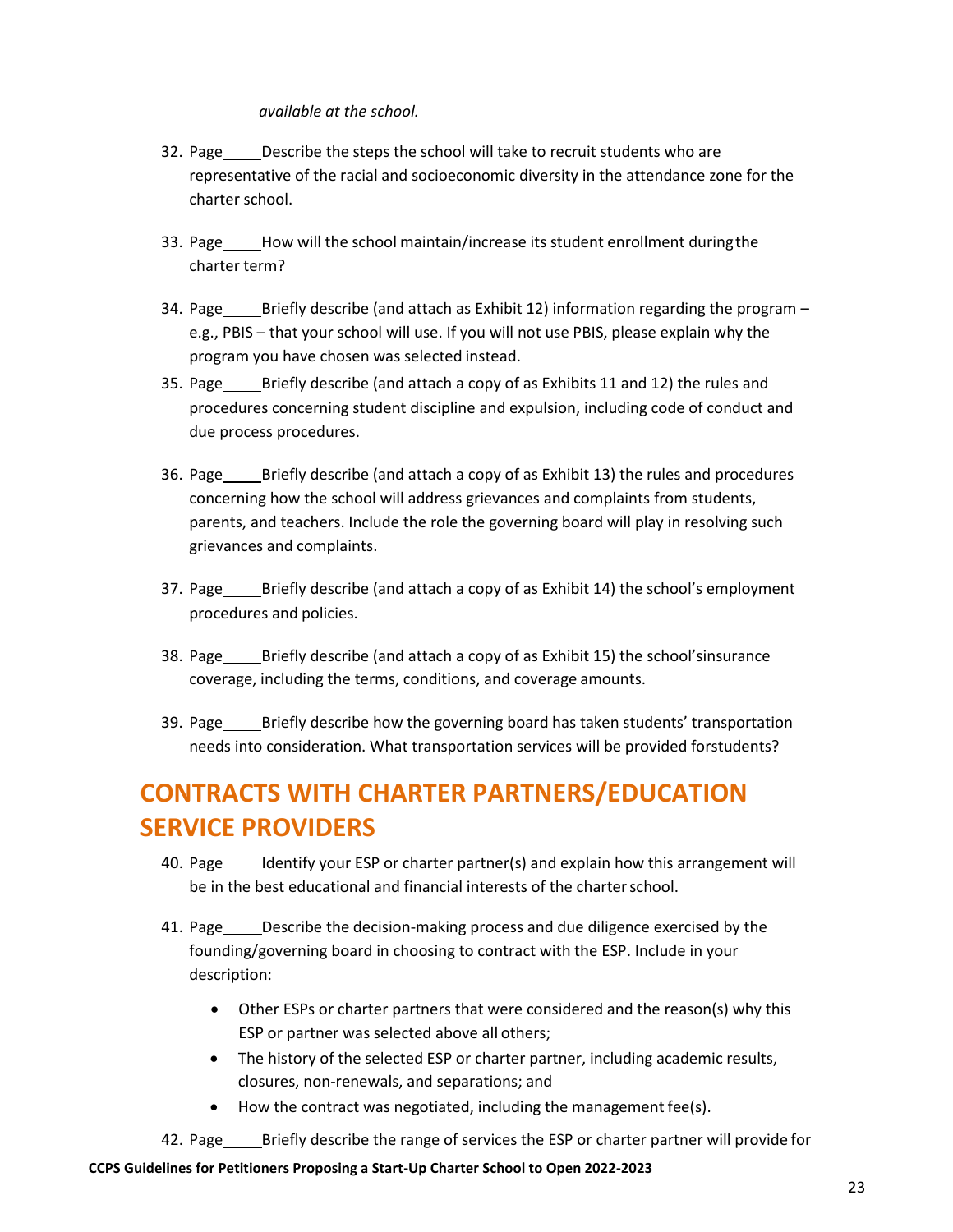the charter school.

- 43. Page Explain how the governing board will maintain its fiduciary responsibilities as a charter holder including monitoring and assessing the performance of the ESP or charter partner.
- 44. Attach a copy of your signed ESP contract as Exhibit 16.

### <span id="page-22-0"></span>**FACILITIES**

**A charter school's facility is a significant part of implementation. Without a proper facility, the charter school will not be viable. Best practice states that a school's facility costs should not exceed 15% of its total expenditures. In addition, please be aware that all facilities must be approved by the Department's Facilities Services Unit – more information regarding this step can be found on the GaDOE website: [Facilities Process Webinar. F](http://archives.gadoe.org/DMGetDocument.aspx/Navigating%20the%20Facilities%20Process.pdf?p=6CC6799F8C1371F6E8896DCBCF4D6421EC0C56973C8F4E13E3B0DC6F9A6F33B3&%3BType=D)or this reason, it is imperative that the charter school does not commit to a facility before it has been approved. We encourage new schools that are planning construction or major renovations prior to student admission to consider a planning year to safely complete the construction process. We also strongly encourage obtaining Memorandums of Understanding (MOU) for at least two facility options while charter and facility approval is pending.**

- 1. Page Describe the school facility that the charter school proposes to use. Includein your description:
	- The location of the facility;
	- Whether the facility is new or existing; and
	- Whether the facility requires any renovations for utilizing the space for educational purposes. If yes, describe the extent of the renovations and the source of funding to pay for the renovations.
- 2. Does the charter school have an MOU for the purchase or lease of the facility,pending charter and facility approval?
	- Yes, we have a MOU and it is provided as Exhibit 19.\*
	- \_\_\_\_\_\_\_\_ No, we do not have a MOU.

*\*Note: The MOU should include the total proposed facility cost. It should also set forth any material terms that will be reflected in a lease, such as the lease term.*

- 3. Does the charter school have a lease for an approved facility?
	- Yes, we have a lease and it is provided as Exhibit 19.
	- No, we do not have a lease, but plan to submit one to the Department by (date).
- 4. Does the charter school have a Certificate of Occupancy (CO) for the proposedfacility?
	- Yes, we have a CO and it is provided as Exhibit 20.
	- No, we do not have a CO, but plan to submit one to the Department by (date).\*

**CCPS Guidelines for Petitioners Proposing a Start-Up Charter School to Open 2022-2023** *\*Note: Schools must obtain a CO no later than 45 days before the start of the*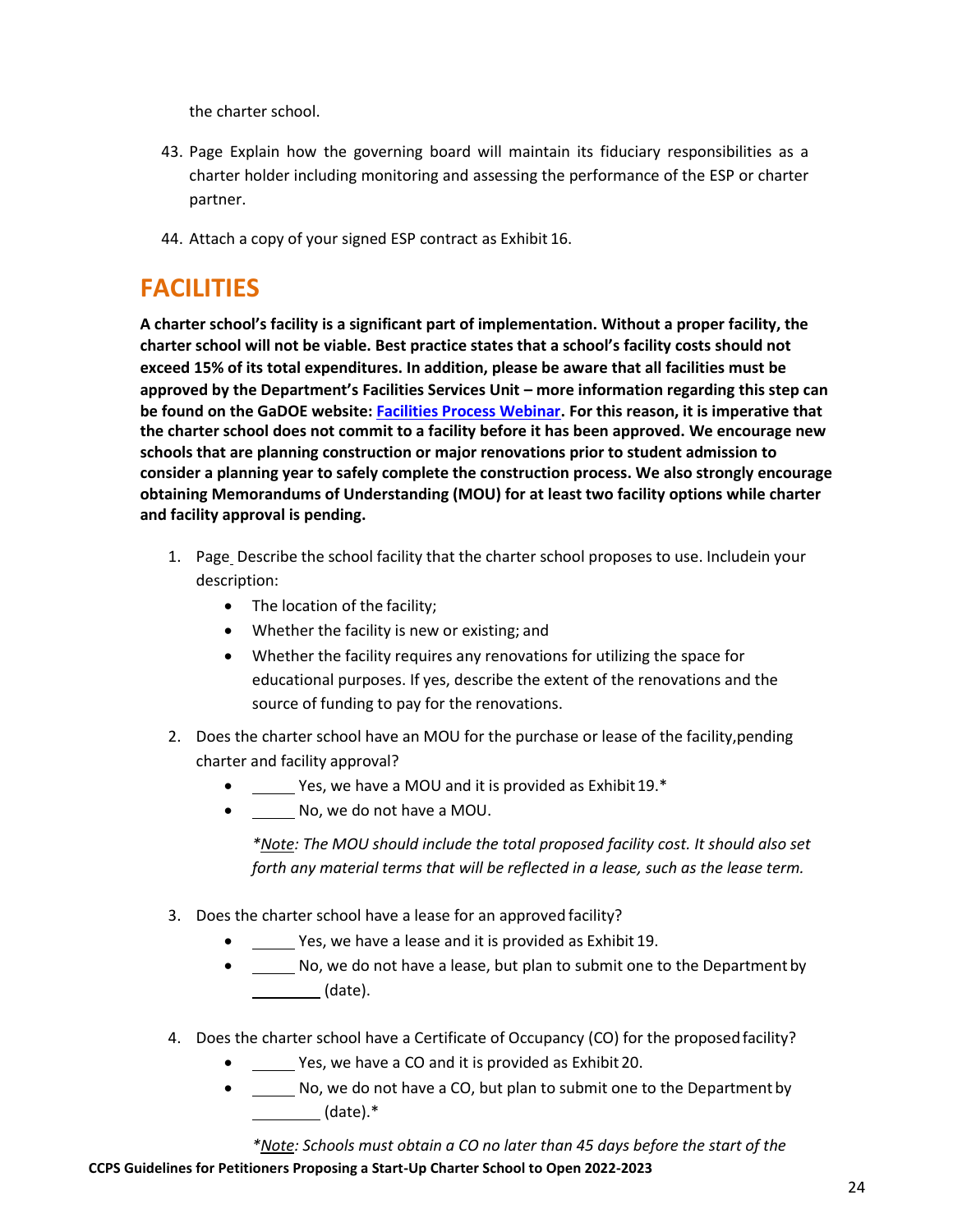*charter term on July 1.*

- 5. Does the charter school have an emergency safety plan pursuant to O.C.G.A. §20-2-1185 for the proposed facility?
	- \_\_\_\_\_\_ Yes, we have an emergency safety plan and it is provided as Exhibit 21.
	- No, we do not have an emergency safety plan, but plan to submit oneto the Georgia Emergency Management Agency by (date).\*

*\*Note: Schools must submit an emergency safety plan no later than 45 days before the start of the charter term on July 1.*

# **EXHIBITS**

<span id="page-23-0"></span>The following Exhibits are required to complete your Charter School Application Package. Please tab the Exhibits to match the item numbers below. Exhibits should be as limited in size as possible.

- 1. Attach an official copy of the certificate of incorporation for the required Georgia nonprofit corporation from the Georgia Secretary of State. Please note that all charter school contracts – including those of start-up and renewal conversion charter schools – must be held by a Georgia nonprofit corporation.
- 2. Attach a copy of the by-laws for the nonprofit corporation.
- 3. Attach a copy of the governing board's Conflict of Interest Policy.
- 4. Attach a copy of the governing board's Conflict of Interest Form.
- 5. Attach a copy of the governing board's Governance Training Plan using the governance training memo available on GaDOE's website.
- 6. Attach a completed Locally-Approved Charter School Partners Roles and Responsibilities chart. This chart shows the balance of authority between the charter school's board and management, as well as the required independence of the charter school from the district.
- 7. Attach a copy of any admissions (pre-lottery) application the charter school proposes to use. Pursuant to O.C.G.A. § 20-2-2066 and SBOE Rule 160-4-9-.05, the admissions application must conform to the open enrollment requirement. Therefore, admissions applications should be limited to a student's name, contact information, home address for the purpose of verifying the student's residence within the school's attendance zone, grade level, and information required for any enrollment preference, such as identifying a sibling already enrolled at the charter school. If the charter school proposes to utilize a weighted lottery for educationally disadvantaged students, the admissions application may also include questions tailored to the subgroup(s) the school will offer an increased chance of admission according to the weighted lottery guidance available on GaDOE's website.
- 8. Attach a copy of the policy setting annual enrollment, re-enrollment, and lottery deadlines, including a description of the lottery procedures detailing how enrollment priorities will be applied and an assurance of complete transparency in its procedures.
- 9. Attach the charter school's proposed annual calendar and a draft of the charter school's daily school schedule.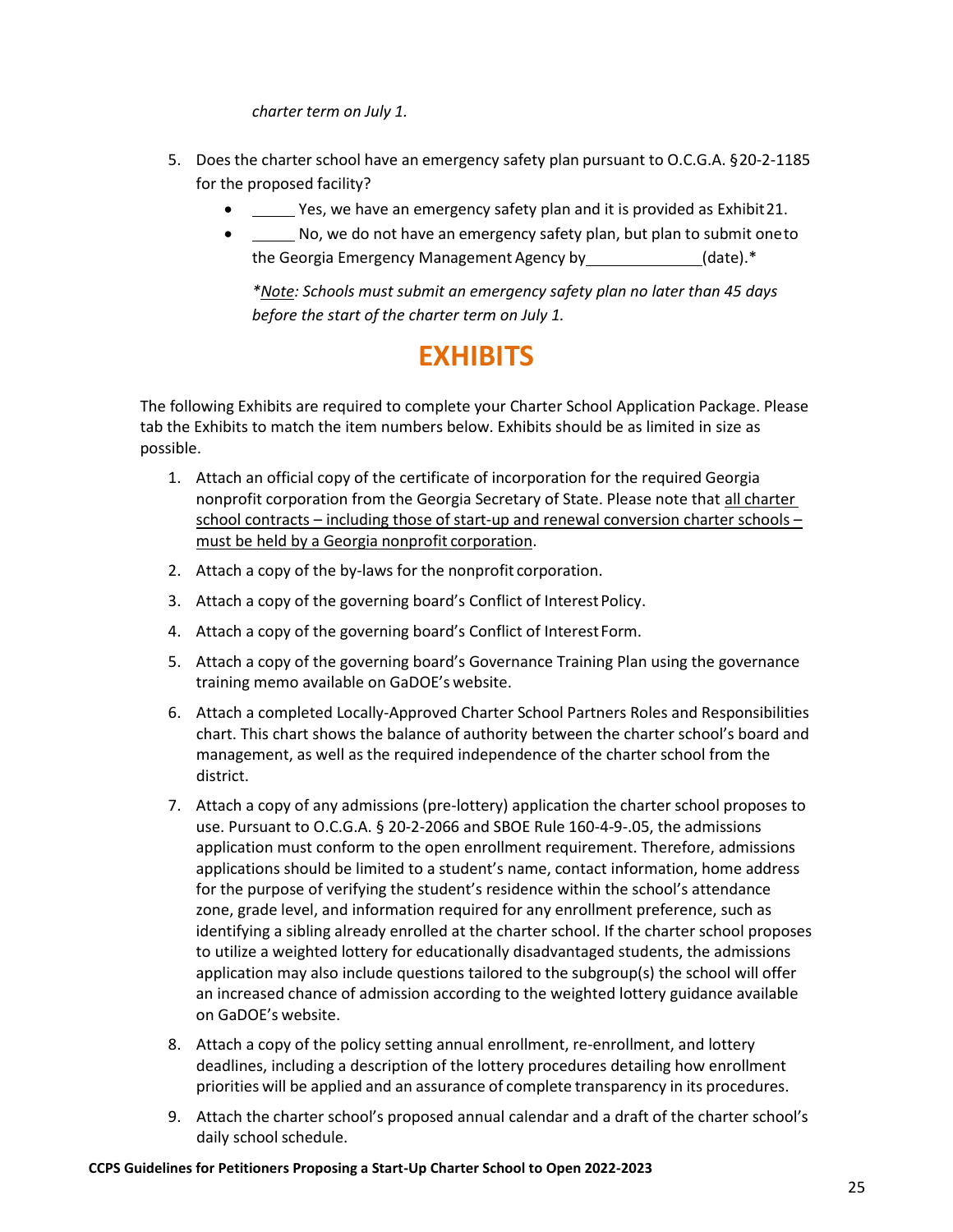- 10. Attach a copy of a sample scope and sequence for a proposed course/gradelevel.
- 11. Attach a copy of the charter school's Student Code of Conduct.
- 12. Attach a copy of the charter school's Student Discipline Policy and Procedures, including any Positive Behavior and Intervention Supports(PBIS).
- 13. Attach a copy of the rules and procedures concerning how the school will address grievances and complaints from students, parents, and teachers. Include the role the governing board will play in resolving such grievances and complaints. If this included in another response, please indicate that.
- 14. Attach a copy of the charter school's Employee Policies and Procedures.
- 15. Attach proof of the school's insurance coverage, including the terms, conditions, and coverage amounts.
- 16. Attach a copy of any intended education service provider contracts or arrangements for the provision of education management or support services, including with any EMO, CMO, ESO, etc. Such contracts shall describe the specific services for which the contracting organization is responsible. Such contracts should clearly delineate the respective roles and responsibilities of the management organization and the governing board in the management and operation of the charter school. Such contracts must also include the fee structure.
- 17. Attach a copy of any agreements with your local school district or Board ofEducation.
- 18. Attach a copy of any Letters of Intent and/or agreements detailing any proposed partnerships, including agreements with other local schools/systems for the charter school students' participation in extracurricular activities such as interscholastic sports andclubs.
- 19. Attach a copy of any MOU/lease/proof of ownership for a proposedfacility.
- 20. Attach a copy of the school's Certificate of Occupancy.
- 21. Attach a copy of the facility's Emergency Safety Plan.
- 22. Complete and attach the start-up budget template located on the Charter Schools Division's website. Please note that the budget template includes:
	- A monthly cash flow projection detailing revenues and expenditures for the charter school's first two (2) years of operation based on 100% of the projected students enrollment;
	- An alternative monthly cash flow projection detailing revenues and expenditures for the first two (2) years of operation with the assumption of onehalf (1/2) of the projected student enrollment; and
	- A spreadsheet projecting cash flow, revenue estimates, budgets, and expenditures on an annual basis for each of the five (5) years of the initial charter term.
	- Back-up documentation proving the legal reality of additional sources of revenue included in the budget template, including any funds other than state and local funding, including bank statements and/or signed grant awardletters.
- 23. Attach the résumé for the charter school's Chief Financial Officer.
- 24. Attach the charter school's signed Assurances Form (see below).
- 25. Attach the charter school's signed and notarized Affidavit (seebelow).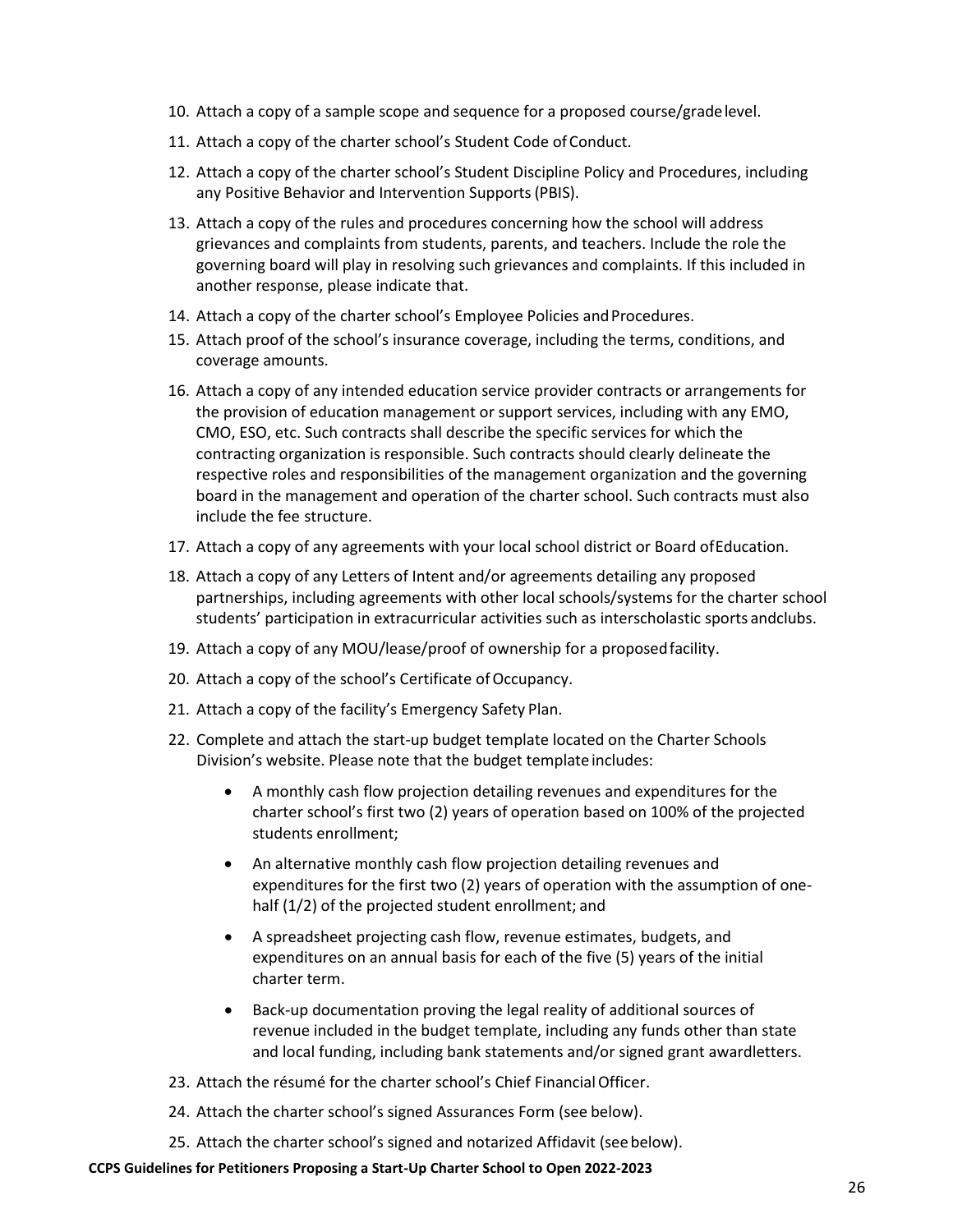- 26. Attach the charter school's signed Local Board of Education Resolution approving the charter school's application.
- 27. Attach the charter school's signed Governing Board Resolution approving the charter school's application. This will serve as the formal petition to the SBOE.
- 28. For conversion schools only, attach the charter school's Confirmation of Teacher and Parent Vote.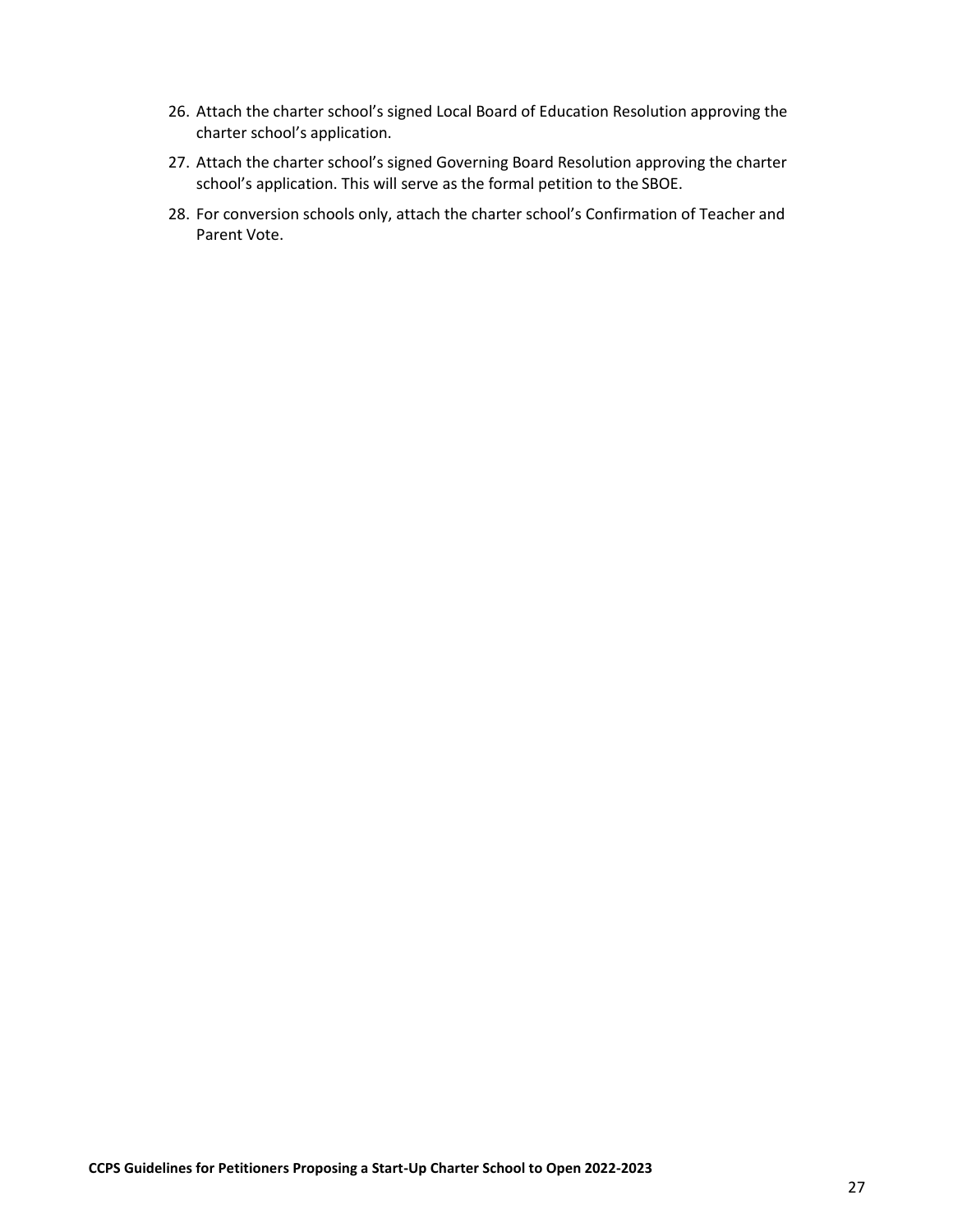

*Richard Woods, Georgia's School Superintendent "Educating Georgia's Future"*

# **O.C.G.A. § 50-36-1(e)(2) Affidavit**

By executing this affidavit under oath, as an applicant for a charter school contract from the State Board of Education, asreferenced in O.C.G.A. § 50-36-1, the undersigned applicant verifies one of the following with respect to my application for a public benefit:

1) **I am a United States citizen.** 

- 2) \_\_\_\_\_\_\_\_\_\_\_\_\_\_ I am a legal permanent resident of the United States.
- 3) \_ I am a qualified alien or non-immigrant under the Federal Immigration and Nationality Act with an alien number issued by the Department of Homeland Security or other federal immigration agency.

My alien number issued by the Department of Homeland Security or other federal immigration agency is: \_.

The undersigned applicant also hereby verifies that he or she is 18 years of age or older and has provided at least one secure and verifiable document (e.g., driver's license, passport, birth certificate), as required by O.C.G.A. § 50-36-1(e)(1), with this affidavit.

The secure and verifiable document provided with this affidavit can best be classified as:

In making the above representation under oath, I understand that any person who knowingly and willfully makes a false, fictitious, or fraudulent statement or representation in an affidavit shall be guilty of a violation of O.C.G.A. § 16-10-20, and face criminal penalties as allowed by such criminal statute.

Executed in  $\begin{array}{c} \text{Expected} \\ \text{[N]} \end{array}$  (city),  $\begin{array}{c} \text{(state)} \end{array}$ 

Signature of Governing Board Chair

\_.

Printed Name of Governing Board Chair

SUBSCRIBED AND SWORN BEFORE ME ON THIS THE \_ DAY OF , 20

NOTARY PUBLIC My Commission Expires:

**CCPS Guidelines for Petitioners Proposing a Start-Up Charter School to Open 2022-2023**

\_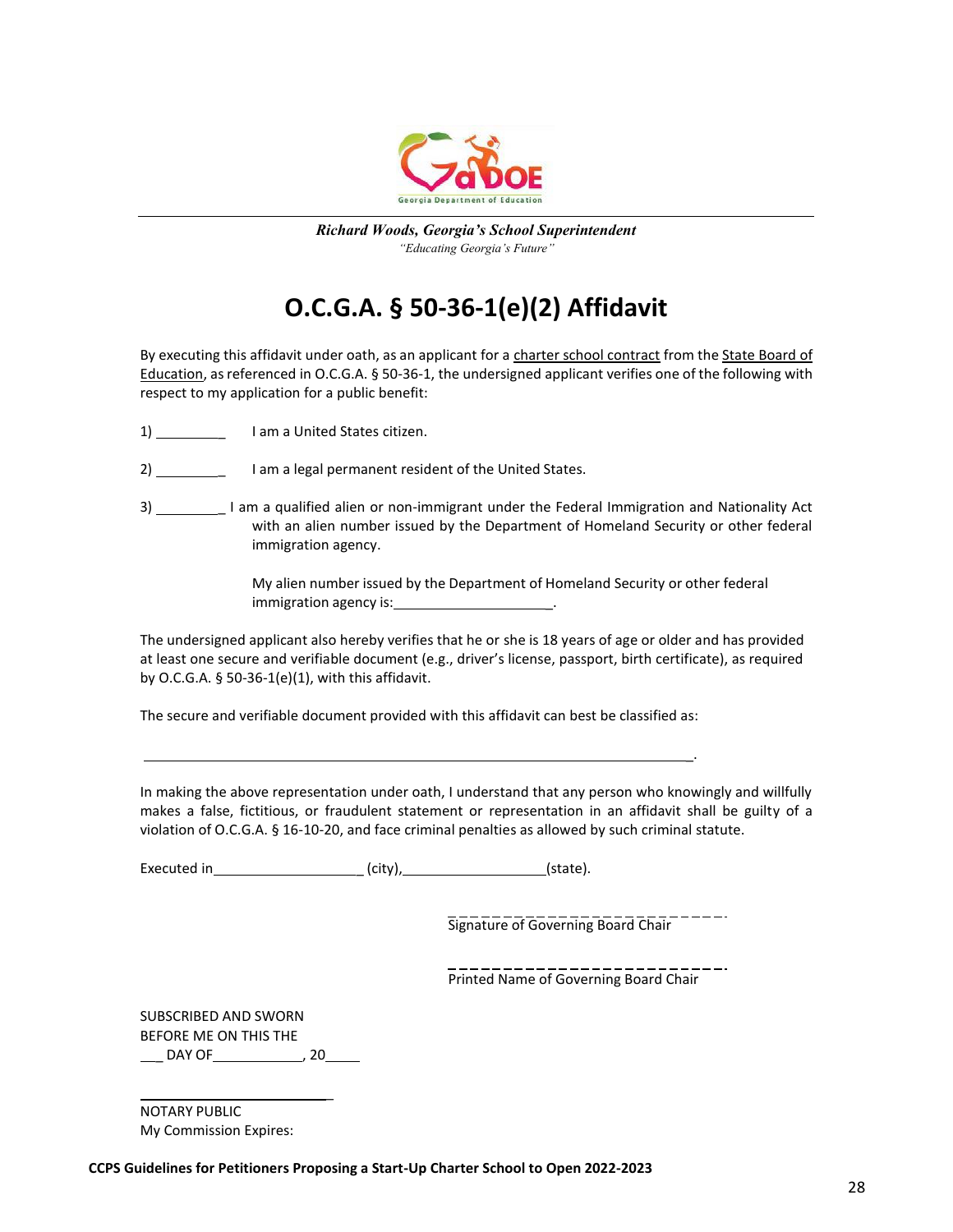# **ASSURANCES FORM AND SIGNATURE SHEET**

<span id="page-27-0"></span>Georgia law and State Board of Education Rule requires your school to provide assurances that it will do certain things and comply with certain laws. This Assurance Form enumerates all of these requirements and, when you submit this signed Signature Sheet with this Assurance Form as part of your Charter School Application Package, you are providing the legal assurance that your charter school understands and will do these things. This form must be signed by the school's governing board chair.

As the authorized representative of the applicant, I hereby certify that the information submitted in this application for a charter for *(name of school)* located in County is true to the best of my knowledge and belief; I also certify that if awarded a charter theschool:

- 1. Shall be nonsectarian in its programs, admissions policies, employment practices, and all other operations;
- 2. Shall be subject to the control and management of the local board of the local school system in which the charter school is located, as provided in SBOE Rule in relations to pre- and post-charter approval, in the charter contract, and in a manner consistent with the U.S. and Georgia Constitutions;
- 3. Shall not discriminate against any student or employee on the basis of race, color, ethnic background, national origin, gender, disability, age, or sexualorientation;
- 4. Shall be subject to all federal, state, and local rules, regulations, court orders, and statutes relating to civil rights; insurance; the protection of the physical health and safety of school students, employees, and visitors; conflicting interest transactions; and the prevention of unlawful conduct;
- 5. Shall be subject to the provisions of O.C.G.A § 20-2-1050 requiring a brief period of quiet reflection;
- 6. Shall ensure that the charter school and its governing board are subject to the provisions of O.C.G.A. § 50-14-1 *et seq.* (Open and Public Meetings) and O.C.G.A. § 50- 18-70 *et seq.* (Open Records);
- 7. Shall ensure that the charter school's governing board members may only receive compensation for their reasonable and actual expenses incurred in connection with performance of their duties;
- 8. Shall ensure that the charter school's governing board members receive initial training and annual training thereafter, provided by a SBOE-approved vendor pursuantto O.C.G.A. § 20-2-2072 and State Board of Education Rule 160-4-9-.06;
- 9. Shall ensure that the charter school's governing board adopts and abides by a conflict of interest policy;
- 10. Shall comply with O.C.G.A. §20-2-210(b)(1) and implement an evaluation system as adopted and defined by the State Board of Education for elementary and secondary school teachers of record, assistant principals, and principals;
- 11. Shall comply with the accountability provisions of O.C.G.A. § 20-14-30 through § 20-14- 41 and federal accountability requirements, and participate in statewideassessments;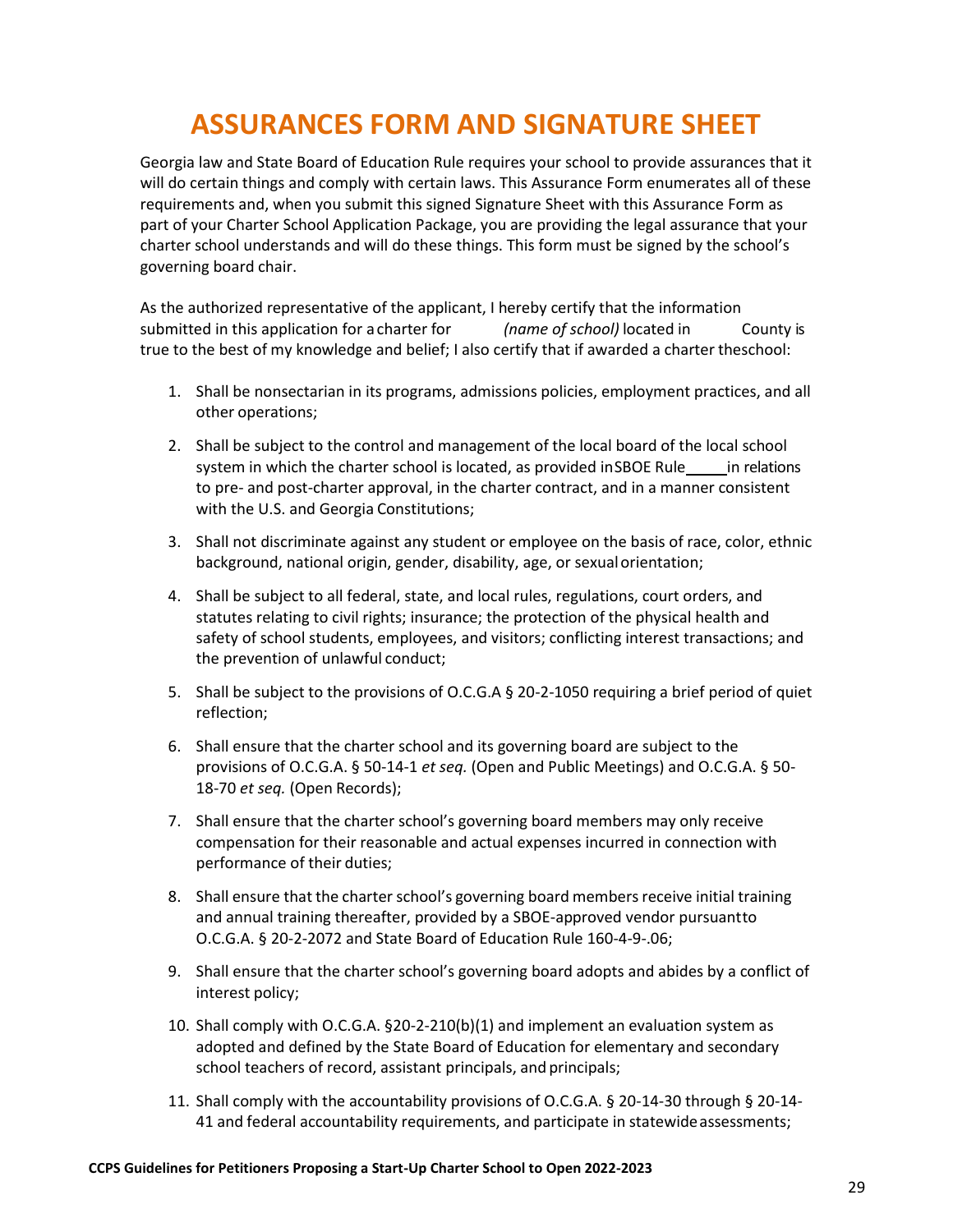- 12. Shall adhere to all provisions of federal law relating to students with disabilities, including the IDEA, Section 504 of the Rehabilitation Act of 1974, and Title II of the Americans with Disabilities Act of 1990, asapplicable;
- 13. Shall provide state and federally mandated services for English Learners, asapplicable;
- 14. Shall provide for supplemental educational services as required by federal law and pursuant to SBOE Rule 160-4-5-.03, and for remediation in required cases pursuant to SBOE Rule 160-4-5-.01;
- 15. Shall notify the state of any intent to contract with any entity for education and/or management services;
- 16. Shall notify the state of any changes in any entity contracted with for education and/or management services;
- 17. Shall be subject to the requirement that it shall not charge tuition or fees to its students except as may be authorized by local boards by O.C.G.A. § 20-2-133;
- 18. Shall comply with federal due process procedures regarding student discipline and dismissal;
- 19. Shall be subject to all laws relating to unlawful conduct in or near a public school;
- 20. Shall have a written grievance procedure to resolve student, parent, and teacher complaints;
- 21. Shall have a written procedure for resolving conflicts between the charter school and the local board of education;
- 22. Shall comply with the provisions of O.C.G.A. § 20 -2-211.1 relating to fingerprinting and criminal background checks;
- 23. Shall remit payments to Georgia Teacher Retirement System (TRS) on behalf of employees and shall employ teachers in accordance with TRS;
- 24. Shall ensure that if transportation is provided for its students, the school shall comply with all applicable state and federal laws;
- 25. Shall ensure that if the charter school participates in federal school meals programs, then it shall comply with all applicable state and federal laws andrules;
- 26. Shall prepare a safety plan in accordance with O.C.G.A. § 20-2-1185 and submit and obtain approval from the Georgia Emergency Management Agency;
- 27. Shall comply with the state facility requirements regarding site codes, facility codes, schools codes, the submission of architectural plans for any new facility that the school may build or occupy during the charter term, and all other facility requirements as established by the Department;
- 28. Shall be subject to all reporting requirements of O.C.G.A. § 20-2-160, subsection (e) of O.C.G.A. § 20-2-161, O.C.G.A. § 20-2-320, and O.C.G.A. §20-2-740;
- 29. Shall be subject to an annual financial audit conducted by the state auditor or by an independent certified public accountant licensed in Georgia;
- 30. Shall designate a Chief Financial Officer that meets all requirements asestablished by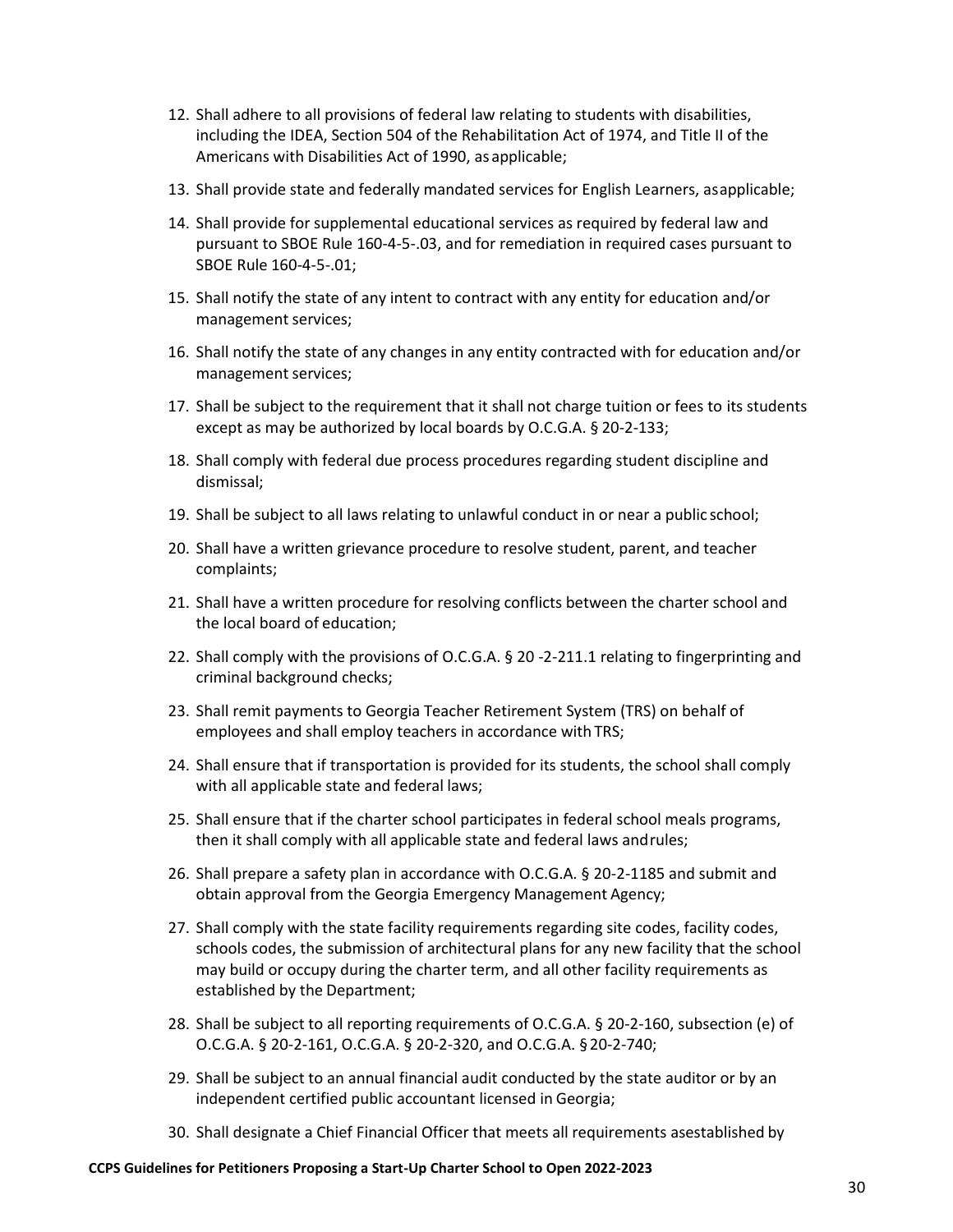the Charter Schools Rule 160-4-9-.05(2)(h)(1);

- 31. Shall secure adequate insurance coverage prior to opening and shall maintain such coverage throughout the charter term in accordance with the laws of the State of Georgia;
- 32. Shall acknowledge that none of the criteria used to calculate QBE funding maybe waived;
- 33. Shall ensure that 90% of QBE funds earned for out-of-system students enrolled in a virtual school must be spent on their instruction pursuant to O.C.G.A. § 20-2-167.1;and
- 34. Shall follow any and all other federal, state, and local laws and regulations that pertain to the applicant or the operation of the charter school.

This Charter School Application, Assurance Form, and attached Exhibits were approved by the Charter School's Governing Board on the day of , 201.

Governing Board Chair, Charter School Date

This Charter School Application, Assurance Form, and attached Exhibits were approved by the Board of Education on the day of , 201.

Chair, Local Board of Education **Date** Date

Superintendent, Local Board of Education **Date** Date

If a Charter is granted, Petitioners assure that the proposed charter school's programs, services, and activities will operate in accordance with the terms of the Charter and all applicable federal, state, and local laws, rules, and regulations.

Governing Board Chair, Charter School **Chairs** Date

Chair, Local Board of Education Date

Superintendent, Local Board of Education Date

\_